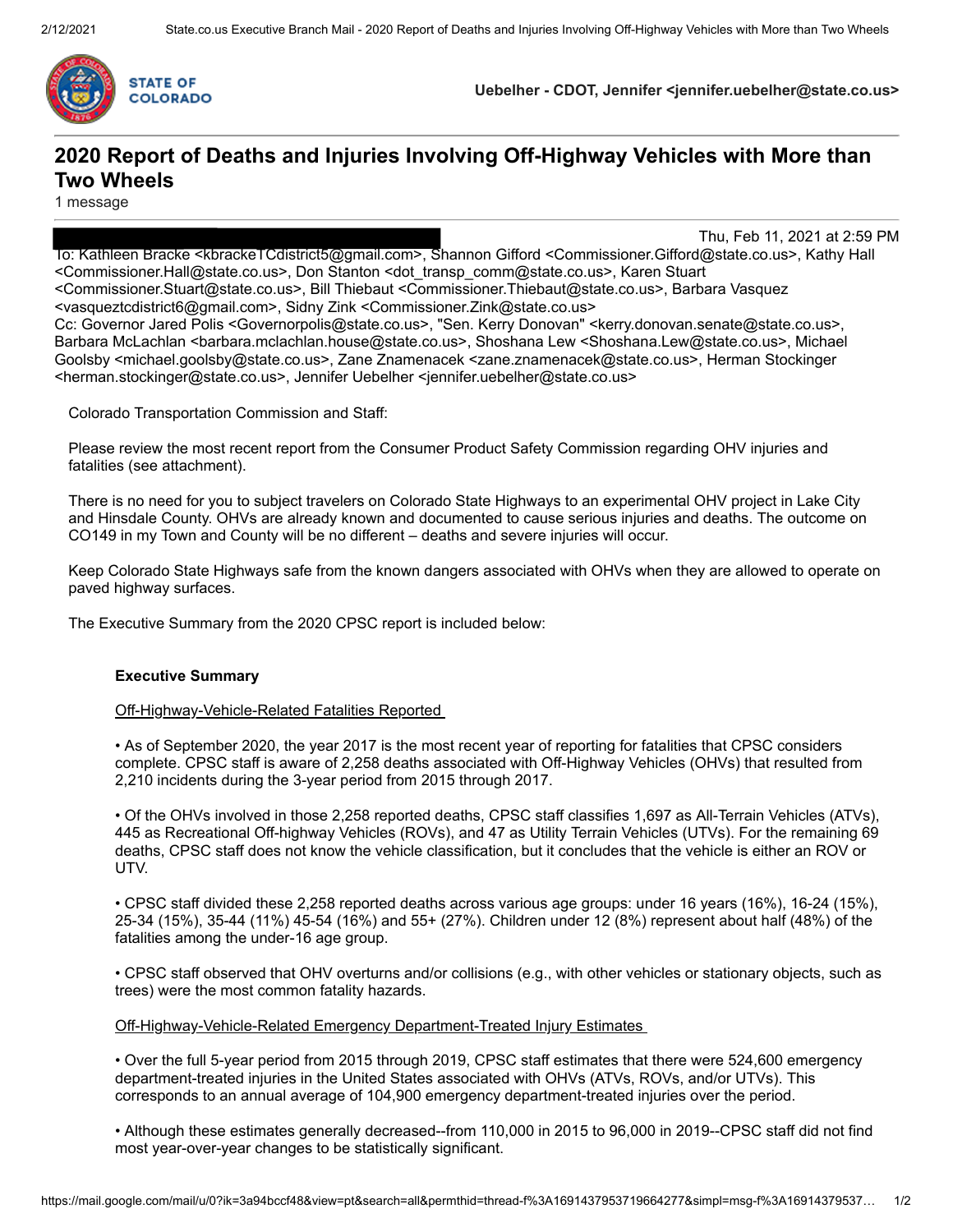2/12/2021 State.co.us Executive Branch Mail - 2020 Report of Deaths and Injuries Involving Off-Highway Vehicles with More than Two Wheels

• CPSC staff divided injuries during the 2015 through 2019 period across various age groups: under 16 years (27%), 16-24 (24%), 25-34 (20%), 35-44 (13%) 45-54 (9%) and 55+ (8%). This distribution of estimated injuries appears to be more



**CPSC – 2020 Report of Deathsand Injuries Invovling Off-Highway Vehicles.pdf** 428K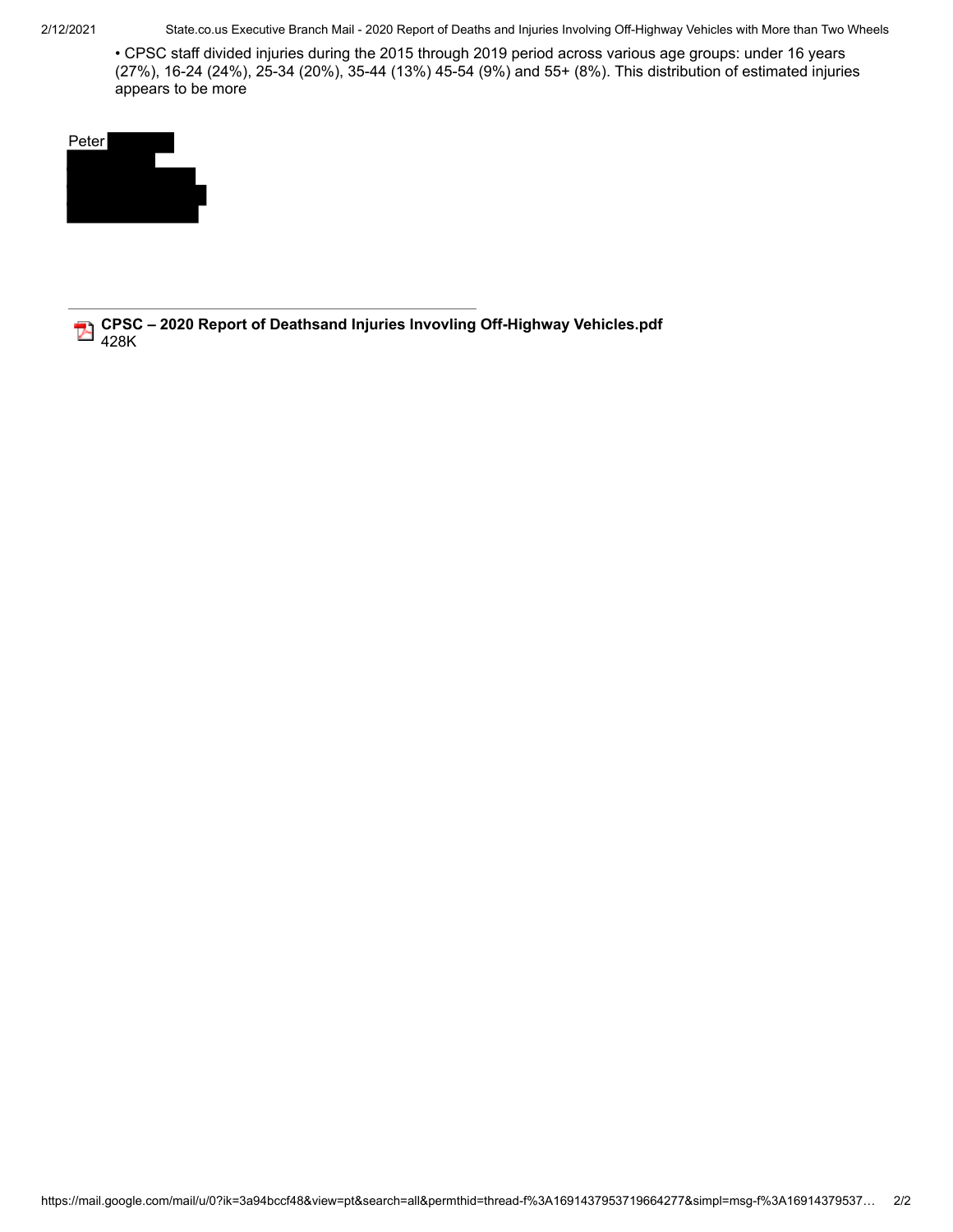

**2020 Report of Deaths and Injuries Involving Off-Highway Vehicles with More than Two Wheels**

**December 2020**

John Topping, M.S. Directorate for Epidemiology Division of Hazard Analysis U.S. Consumer Product Safety Commission 4330 East West Highway Bethesda, MD 20814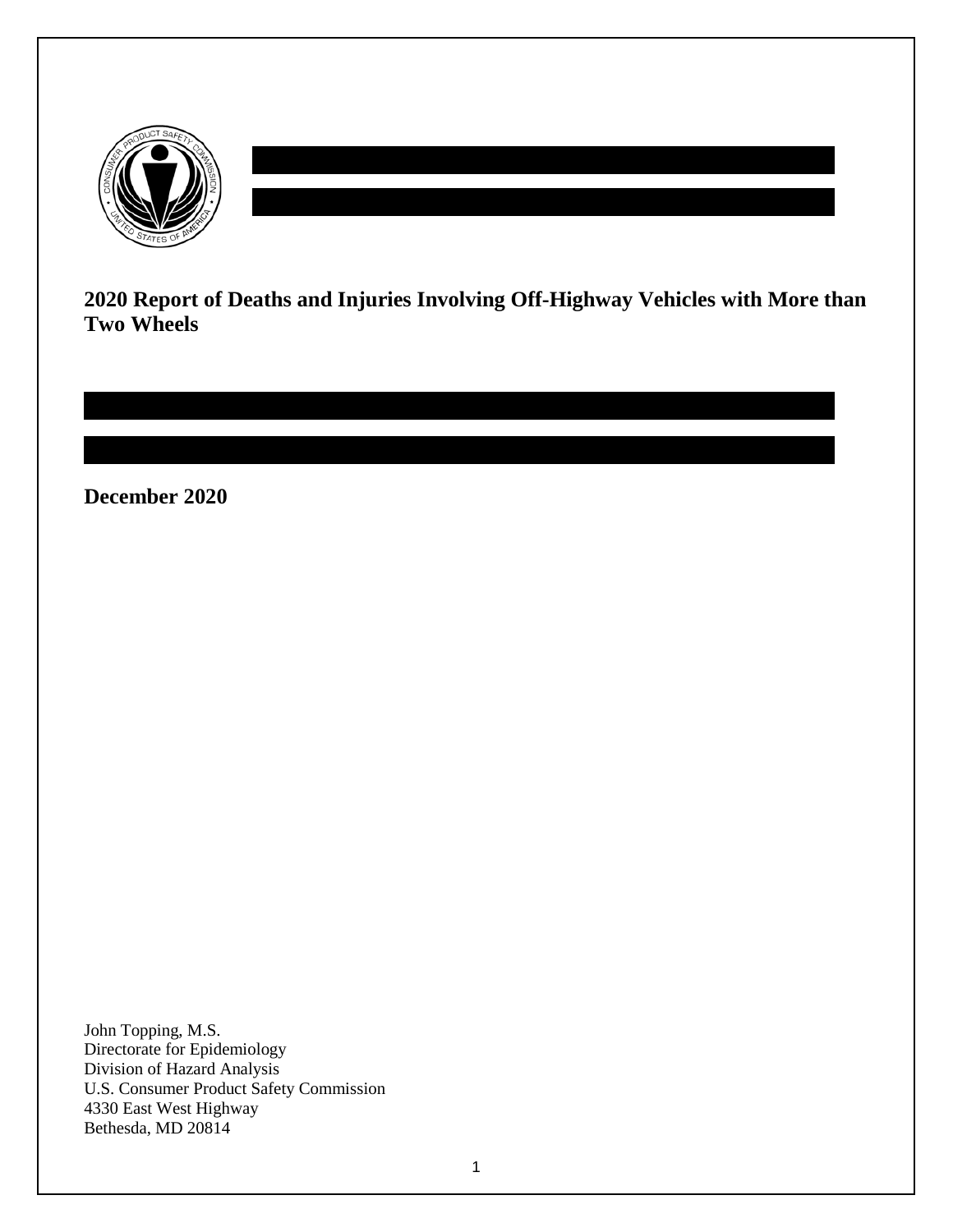### **Executive Summary**

#### Off-Highway-Vehicle-Related Fatalities Reported

- As of September 2020, the year 2017 is the most recent year of reporting for fatalities that CPSC considers complete. CPSC staff is aware of 2,258 deaths associated with Off-Highway Vehicles (OHVs) that resulted from 2,210 incidents during the 3-year period from 2015 through 2017.
- Of the OHVs involved in those 2,258 reported deaths, CPSC staff classifies 1,697 as All-Terrain Vehicles (ATVs), 445 as Recreational Off-highway Vehicles (ROVs), and 47 as Utility Terrain Vehicles (UTVs). For the remaining 69 deaths, CPSC staff does not know the vehicle classification, but it concludes that the vehicle is either an ROV or UTV.
- CPSC staff divided these 2,258 reported deaths across various age groups: under 16 years (16%), 16-24 (15%), 25-34 (15%), 35-44 (11%) 45-54 (16%) and 55+ (27%). Children under 12 (8%) represent about half (48%) of the fatalities among the under-16 age group.
- CPSC staff observed that OHV overturns and/or collisions (*e.g*., with other vehicles or stationary objects, such as trees) were the most common fatality hazards.

#### Off-Highway-Vehicle-Related Emergency Department-Treated Injury Estimates

- Over the full 5-year period from 2015 through 2019, CPSC staff estimates that there were 524,600 emergency department-treated injuries in the United States associated with OHVs (ATVs, ROVs, and/or UTVs). This corresponds to an annual average of 104,900 emergency department-treated injuries over the period.
- Although these estimates generally decreased--from 110,000 in 2015 to 96,000 in 2019--CPSC staff did not find most year-over-year changes to be statistically significant.
- CPSC staff divided injuries during the 2015 through 2019 period across various age groups: under 16 years (27%), 16-24 (24%), 25-34 (20%), 35-44 (13%) 45-54 (9%) and 55+ (8%). This distribution of estimated injuries appears to be more heavily weighted towards younger ages than the distribution of reported fatalities.
- Of the 2015-2019 estimated OHV-related emergency department-treated injuries for all ages, CPSC staff found that:
	- Most were treated and released (84%) or hospitalized (15%).
	- The most common diagnoses were fractures (28%) and contusions/abrasions (21%).
	- The affected body parts were primarily: the arm (shoulders to fingertips, 29%), the head or neck (29%), the leg  $(21\%)$ , and the torso  $(20\%)$ .
	- Sex was more frequently identified as male (69%) than female (31%).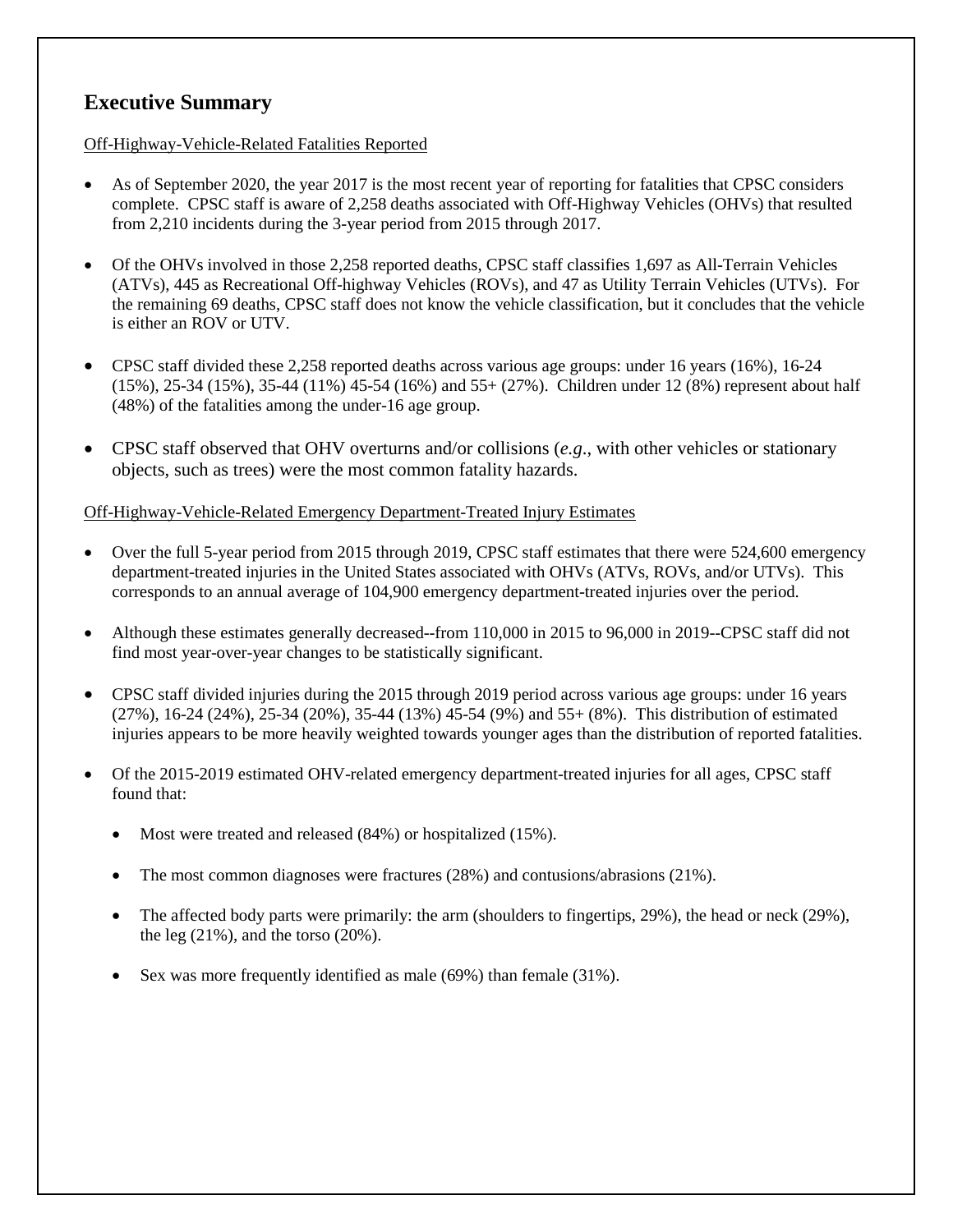# **Table of Contents**

| Table 1: Reported Fatal Incidents Associated with OHVs by Vehicle Classification and Incident Year5                                           |  |
|-----------------------------------------------------------------------------------------------------------------------------------------------|--|
| Table 2: Multiple Fatality Reported Incidents by Vehicle Classification and Incident Year6                                                    |  |
|                                                                                                                                               |  |
|                                                                                                                                               |  |
|                                                                                                                                               |  |
|                                                                                                                                               |  |
|                                                                                                                                               |  |
|                                                                                                                                               |  |
|                                                                                                                                               |  |
| Figure 3 (Histogram): Reported Fatalities for Ages Under 12, 12-15, 16+, and Age Unknown  9                                                   |  |
|                                                                                                                                               |  |
| Table 6: Reported Fatalities by Age Groups (and all the material continuum material contracts) and Table 6: Reported Fatalities by Age Groups |  |
|                                                                                                                                               |  |
|                                                                                                                                               |  |
|                                                                                                                                               |  |
| Table 7: Estimates of OHV-Related Emergency-Treated Injuries by Product Codes  12                                                             |  |
| Table 8: Annual Estimates for All Ages, Children Under 16 and Under 12 Years of Age  13                                                       |  |
|                                                                                                                                               |  |
| Figure 5 (Plot): Annual Injury Rate Estimates per 100,000 Population by Age Group 14                                                          |  |
| Figure 6 (Histograms): Injury Estimates for All Ages by Disposition, Diagnosis, and Body Part  15                                             |  |
|                                                                                                                                               |  |
|                                                                                                                                               |  |
|                                                                                                                                               |  |
|                                                                                                                                               |  |
|                                                                                                                                               |  |
|                                                                                                                                               |  |
|                                                                                                                                               |  |
|                                                                                                                                               |  |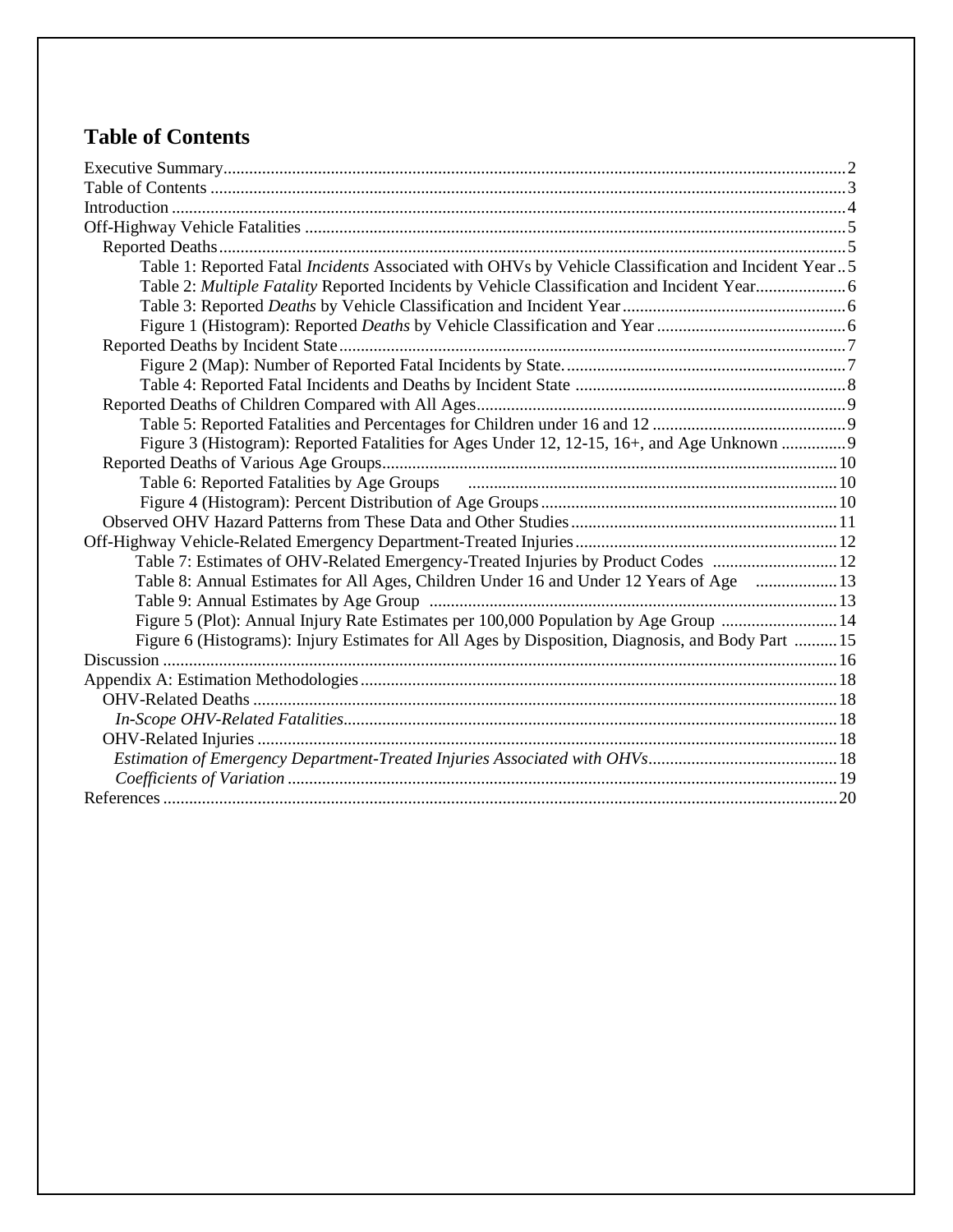### **Introduction**

 $\overline{a}$ 

This report presents the information collected by U.S. Consumer Product Safety Commission (CPSC) staff on deaths and injuries related to the use of various off-highway vehicles (OHVs) with more than two wheels. These OHVs correlate with one of three vehicle classifications: "All-terrain Vehicles" (ATVs), "Recreational Off-Highway Vehicles" (ROVs), and "Utility Terrain Vehicles" (UTVs). Below, we describe these classifications in additional detail.

For this report, CPSC staff defines an "ATV" as an off-road, motorized vehicle having three, four, or more lowpressure tires, a straddle seat for the operator, and handlebars for steering control.

ROVs and UTVs have many features in common, such as four or more tires designed for off-road vehicles. However, ROVs and UTVs have many features that distinguish them from ATVs, such as non-straddle or "side-by-side" seating, automotive-type controls for steering, throttle, and braking (*e.g.*, steering wheel and  $\text{pedals}$ ).<sup>[1](#page-5-0)</sup>

For this report, CPSC staff defines "ROVs" as motorized vehicles designed for off-highway use with the following features: four or more pneumatic tires designed for off-highway use; bench or bucket seats for two or more occupants; automotive-type controls for steering, throttle, and braking; and a maximum vehicle speed greater than 30 miles per hour (mph). ROVs are also equipped with rollover protective structures (ROPS), seat belts, and other restraints (such as doors, nets, and shoulder barriers) for the protection of occupants. (ROV NPR, 79 *Fed. Reg*. 68,964 November 19, 2014).

In this report, CPSC staff defines "UTVs" as motorized vehicles designed for off-highway use with the following features: four or more pneumatic tires designed for off-highway use; bench or bucket seats for two or more occupants; automotive-type controls for steering, throttle, and braking; and a maximum speed of 25 mph or less. UTVs are generally equipped with larger cargo beds and may be equipped with ROPS, seat belts, and other restraints.

In the late 1980s, the major ATV distributors agreed to stop distributing three-wheel ATVs (U.S. CPSC, 2006). A very small proportion of ATVs, ROVs, and UTVs are sold with more than four wheels (5 or 6), and have never held more than a very small market share. As such, nearly all ATVs, ROVs, and UTVs in use today are fourwheeled vehicles.

This report does *not* address *every* vehicle with off-road capability. The report *excludes,* [2](#page-5-1) for example, dune buggies, sand rails, and golf carts, as well as licensed motor vehicles, such as "sport utility vehicles" (SUVs) and jeeps. Similarly, this report *excludes* two-wheeled off-highway vehicles (*e.g*., dirt bikes and/or off-road-capable motorcycles).

This report *includes* information related to deaths involving ATVs, ROVs, and UTVs in incidents from 2015 through 2017, based on data available to CPSC staff as of September, 2020. This report also presents the national estimates of hospital emergency department-treated injuries related to ATVs, ROVs, and UTVs from January 1, 2015, through December 31, 2019.

<span id="page-5-0"></span><sup>1</sup> Definition from ANSI/ROHVA 1 *American National Standard for Recreational Off-Highway Vehicles.*

<span id="page-5-1"></span><sup>&</sup>lt;sup>2</sup> However, incidents involving collision or other interaction with an ATV, ROV, or UTV, are included, regardless of the type of the other vehicle.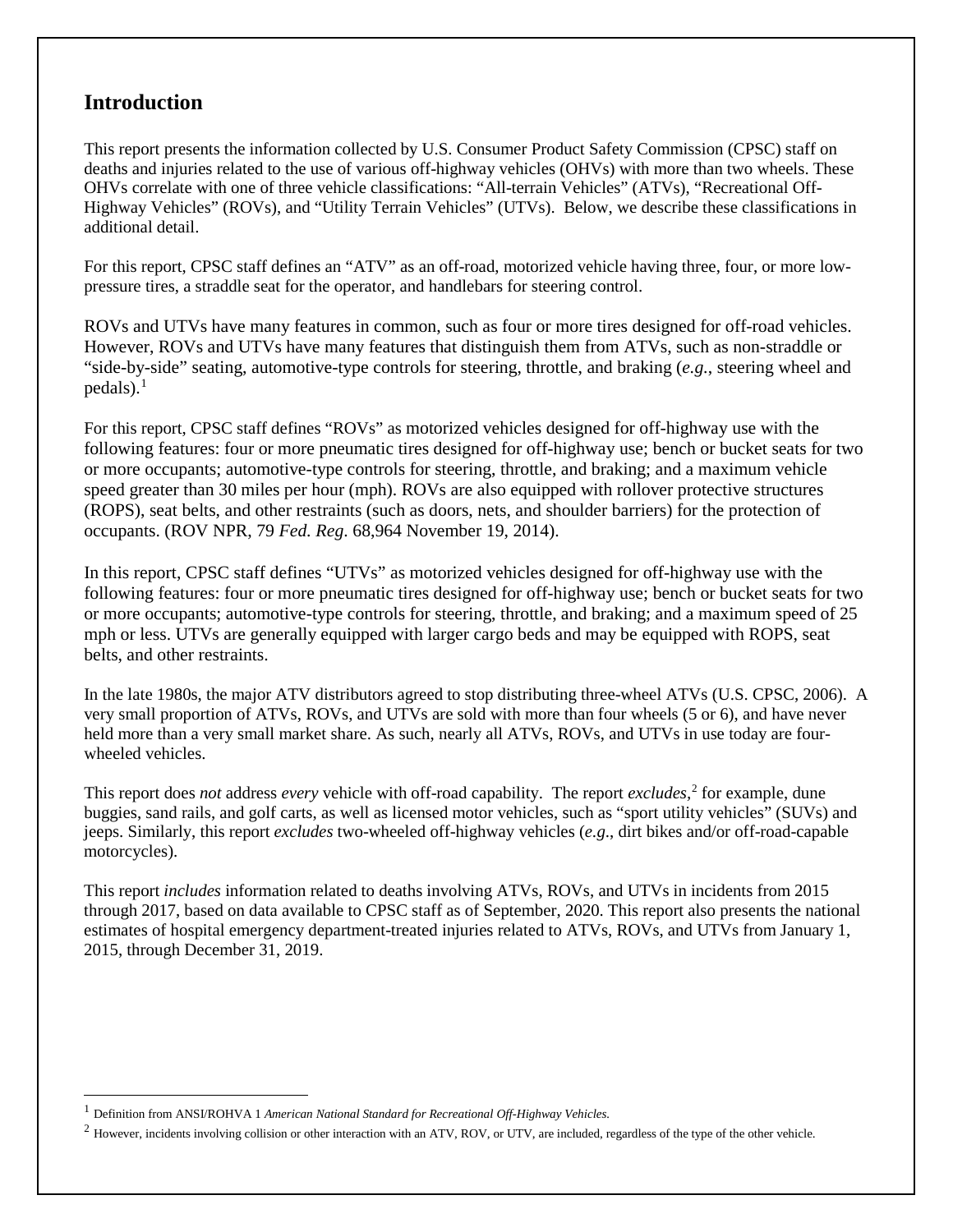### **Off-Highway Vehicle Fatalities[3](#page-6-0)**

This section details the OHV deaths from incidents during the years 2015 through 2017. The data are based on fatalities reported through the Consumer Product Safety Risk Management System (CPSRMS), as well as the National Electronic Injury Surveillance System (NEISS). Data in CPSRMS are anecdotal, and collection of the data is ongoing. Among the various types of reports included in CPSRMS are death certificates from the 50 states and the territories. Due to a lag in time that exists between when a fatality occurs and when it gets reported to CPSC, staff considers the latest 3 years of data, 2018 through 2020, to be incomplete. As such, this report includes deaths from 2015 through 2017.

#### **Reported Deaths**

 $\ddot{\phantom{a}}$ 

As of September 10, 2020, CPSC staff received reports of 2,210 fatal off-highway vehicle incidents during the 3 year period from 2015 through 2017, which resulted in a total of 2,258 deaths. Due to delayed onset of death, the year of incident may precede the ultimate year of death. Due to multiple-fatality incidents, the total number of fatal incidents is not the same as the total number of deaths. Table 1 presents the count of reported fatal incidents by year and off-highway vehicle classification.

| Dy vence Classification and incluent Fear, 2013-2017 |                                    |      |      |                        |  |  |  |  |
|------------------------------------------------------|------------------------------------|------|------|------------------------|--|--|--|--|
|                                                      | Number of Fatal Incidents Per Year |      |      |                        |  |  |  |  |
| <b>Vehicle Classification</b>                        | 2015                               | 2016 | 2017 | <b>Total Incidents</b> |  |  |  |  |
| <b>ATV</b>                                           | 585                                | 565  | 521  | 1,671                  |  |  |  |  |
| <b>ROV</b>                                           | 115                                | 141  | 168  | 424                    |  |  |  |  |
| <b>UTV</b>                                           | 16                                 | 15   | 15   | 46                     |  |  |  |  |
| Unknown<br>(ROV or UTV)                              | 19                                 | 18   | 32   | 69                     |  |  |  |  |
| <b>Total</b>                                         | 735                                | 739  | 736  | 2,210                  |  |  |  |  |

| Table 1                                                              |
|----------------------------------------------------------------------|
| <b>Reported Fatal Incidents Associated with Off-Highway Vehicles</b> |
| By Vehicle Classification and Incident Year, 2015-2017               |

Sources: CPSRMS, ATV Deaths Database (ATVD), and other CPSC staff analyses.

One incident may result in deaths of multiple persons. Such is the case for at least 46 of the fatal incidents (2% of 2,210), of which 44 are double fatalities (2 deaths per incident), and two are triple fatalities (3 deaths per incident). Table 2 presents these 46 multiple fatality incidents by number of deceased persons per incident and the type of off-highway vehicle.

<span id="page-6-0"></span> $3$  Staff includes reported incidents involving a collision of an ATV, ROV, and/or UTV in this report, even if the occupants of those vehicle types survived, so long as some person, such as a pedestrian bystander or an occupant of another type of vehicle (*e.g.*, bicycle, dirt bike), suffered fatal injury. Eight singlefatality incidents reported collision of both an ATV and ROV, but staff allocated these incidents only to the classification corresponding to the type of vehicle occupied by the deceased (3 ROV, 5 ATV), to ensure mutual exclusivity and correct incident totals. Staff classified fatalities reported as an "ATV," absent further information collection, as ATVs, although staff is aware this descriptor is not always accurate as reported in death certificates and other sources. Therefore, some of the "ATV" fatalities classified in this report may have involved other types of off-highway vehicles. Most of the incidents classified specifically as an "ROV" or a "UTV" were so classified with the benefit an in-depth investigation and review in collaboration with CPSC engineering staff. Some combination of information collected, such as VIN, make, and/or model, photographs, and/or other descriptions supported each such determination.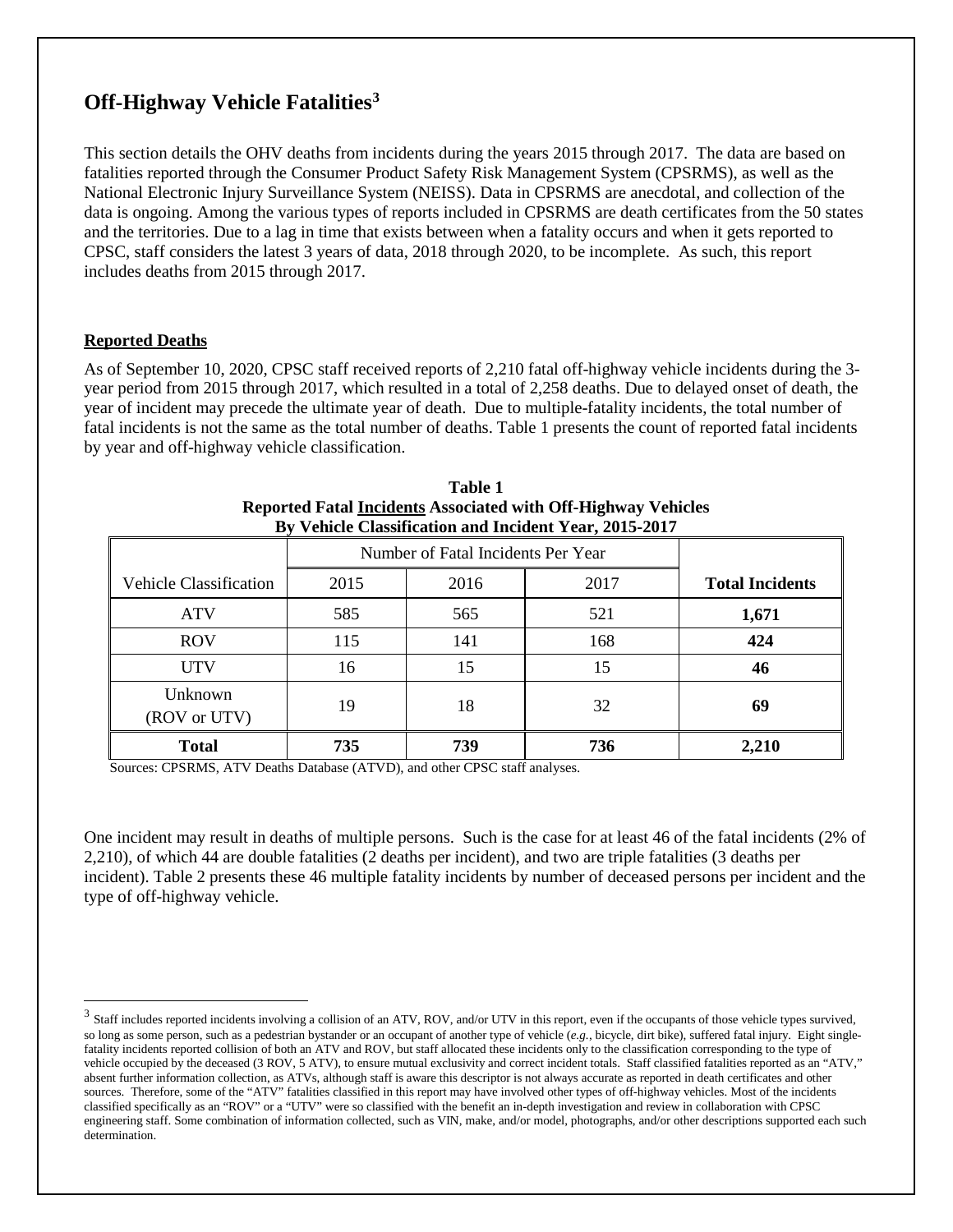#### **Table 2** *Multiple* **Fatality Reported Incidents Associated with Off-Highway Vehicles By Vehicle Classification and Number of Deaths per Incident, 2015-2017**

|                               | <b>Incident Count</b>                   |                                                        |    |  |  |  |  |
|-------------------------------|-----------------------------------------|--------------------------------------------------------|----|--|--|--|--|
|                               | Number of Deceased Persons Per Incident | <b>Total</b>                                           |    |  |  |  |  |
| <b>Vehicle Classification</b> | Two (Double Fatality)                   | <b>Multiple</b><br><b>Fatality</b><br><b>Incidents</b> |    |  |  |  |  |
| <b>ATV</b>                    | 26                                      |                                                        | 26 |  |  |  |  |
| <b>ROV</b>                    | 17                                      | 2                                                      | 19 |  |  |  |  |
| UTV                           |                                         |                                                        |    |  |  |  |  |
| <b>Total</b>                  | 44                                      |                                                        | 46 |  |  |  |  |

Sources: CPSRMS, ATVD, and other CPSC staff analyses.

Accounting for these multiple fatality incidents, Table 3 and Figure 1 present the resulting number of deaths by vehicle classification and incident year.

| Table 3                                                     |
|-------------------------------------------------------------|
| <b>Reported Deaths Associated with Off-Highway Vehicles</b> |
| By Vehicle Classification and Incident Year, 2015-2017      |

|                               | Number of Deaths Per Incident Year | <b>Total</b> |               |       |
|-------------------------------|------------------------------------|--------------|---------------|-------|
| <b>Vehicle Classification</b> | 2015                               | 2016         | <b>Deaths</b> |       |
| <b>ATV</b>                    | 592                                | 575          | 530           | 1,697 |
| <b>ROV</b>                    | 119                                | 154          | 172           | 445   |
| <b>UTV</b>                    | 16                                 | 16           | 15            | 47    |
| Unknown<br>(ROV or UTV)       | 19                                 | 18           | 32            | 69    |
| <b>Total</b>                  | 746                                | 763          | 749           | 2,258 |

Sources: CPSRMS, ATVD, and other CPSC staff analyses.



Sources: CPSRMS, ATVD, and other CPSC staff analyses.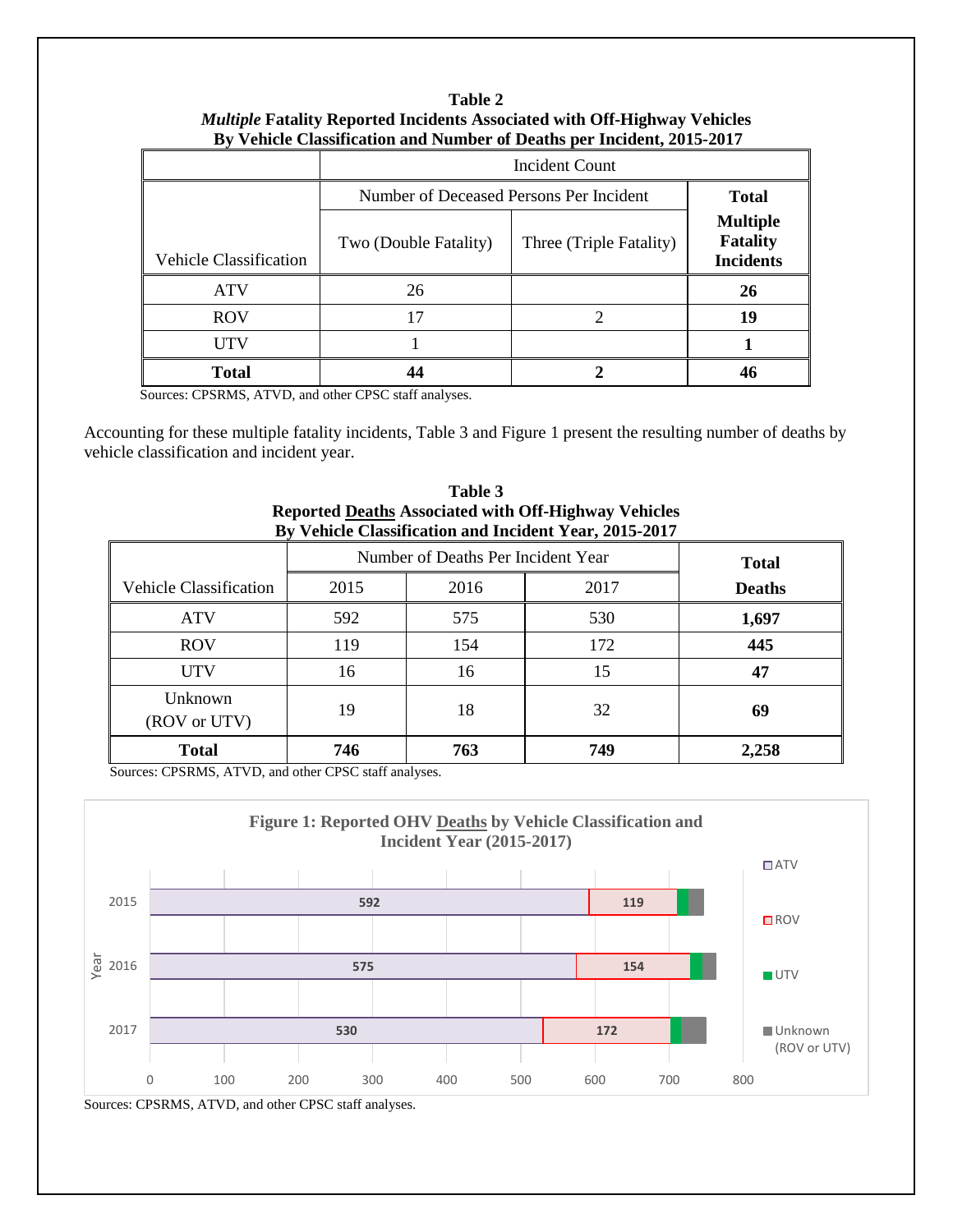#### **Reported Deaths by Incident State**

Table 4 (on next page) lists the number of fatal incidents and deaths due to off-highway vehicle incidents in each state and the percentage that each state represents in relation to all deaths resulting from incidents in the 3-year period (2015-2017).[4](#page-8-0) States are listed in descending order of the number of reported deaths. The following states had the highest reported deaths associated with incidents occurring in this period: Texas (161), West Virginia (116), Kentucky (106), Pennsylvania (106), and California (103). Together, these five states accounted for 592 deaths from 579 fatal incidents, or 26 percent of the total 2,258 deaths from the 2,210 reported incidents.

When reviewing state-level fatal incident and death counts for the period 2015 through 2017, staff notes:

- Consistent with CPSC staff's previous annual reports on ATV-related deaths and injuries, the counts shown in Table 2 have *not* been adjusted for demographic characteristics (*e.g*., total population, age structure of population).
- *Unlike* previous CPSC staff reports on ATVs, these counts reflect the state and year in which the *incident* occurred, rather than the state and year in which the deaths occurred.

Figure 2 (below) represents the first and second columns of Table 4 (on next page). As the legend shows, the darker-shaded states had more reported fatal incidents related to OHVs between 2015 through 2017, than states displayed in lighter shades.





Sources: CPSRMS, ATVD, and other CPSC staff analyses.

 $\overline{a}$ 

<span id="page-8-0"></span><sup>&</sup>lt;sup>4</sup> No fatal incidents in the District of Columbia, Puerto Rico, or other U.S. territories were reported for the period, so these locations are not included in Figure 2 or Table 4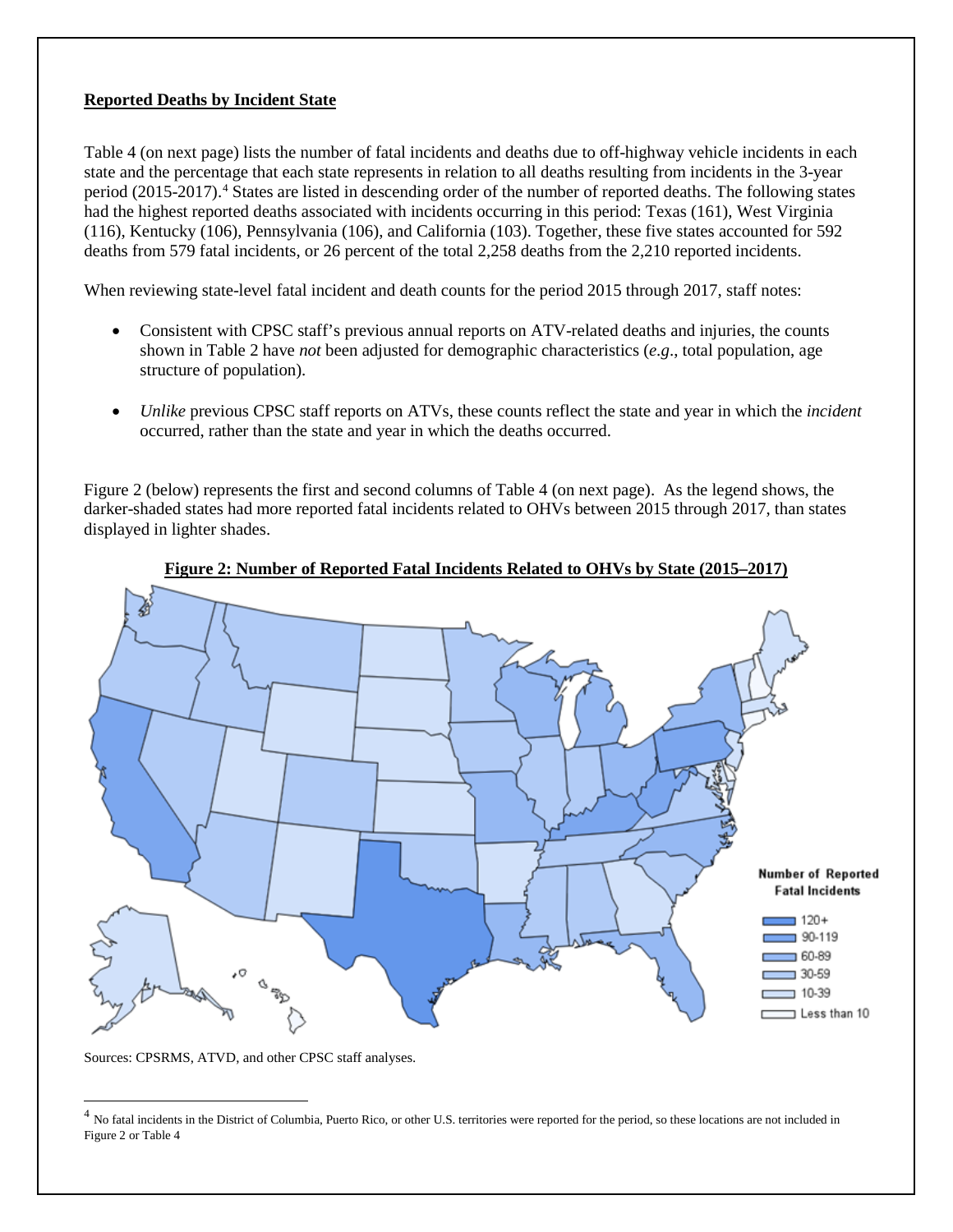| <b>State</b>                    | <b>Reported Fatal</b><br><b>Incidents</b><br>2015-2017 | <b>Reported Deaths</b><br>from Incidents<br>2015-2017 | <b>Percent of All Reported</b><br><b>Deaths from Incidents</b><br>2015-2017 |
|---------------------------------|--------------------------------------------------------|-------------------------------------------------------|-----------------------------------------------------------------------------|
| <b>TEXAS</b>                    | 160                                                    | 161                                                   | 7.1%                                                                        |
| <b>WISCONSIN</b>                | 114                                                    | 116                                                   | 5.1%                                                                        |
| <b>KENTUCKY</b>                 | 102                                                    | 106                                                   | 4.7%                                                                        |
| PENNSYLVANIA                    | 102                                                    | 106                                                   | 4.7%                                                                        |
| <b>CALIFORNIA</b>               | 100                                                    | 102                                                   | 4.5%                                                                        |
| <b>FLORIDA</b>                  | 73                                                     | 75                                                    | 3.3%                                                                        |
| NORTH CAROLINA                  | 67                                                     | 68                                                    | 3.0%                                                                        |
| <b>WEST VIRGINIA</b>            | 65                                                     | 66                                                    | 2.9%                                                                        |
| <b>OHIO</b>                     | 64                                                     | 65                                                    | 2.9%                                                                        |
| <b>NEW YORK</b>                 | 63                                                     | 64                                                    | 2.8%                                                                        |
| <b>MISSOURI</b>                 | 63                                                     | 63                                                    | 2.8%                                                                        |
| <b>MICHIGAN</b>                 | 61                                                     | 62                                                    | 2.7%                                                                        |
| <b>ALABAMA</b>                  | 58                                                     | 62                                                    | 2.7%                                                                        |
| LOUISIANNA                      | 60                                                     | 61                                                    | 2.7%                                                                        |
| <b>OKLAHOMA</b>                 | 58                                                     | 58                                                    | 2.6%                                                                        |
| <b>MISSISSIPPI</b>              | 55                                                     | 55                                                    | 2.4%                                                                        |
| <b>VIRGINIA</b>                 | 55                                                     | 55                                                    | 2.4%                                                                        |
| <b>INDIANA</b>                  | 52                                                     | 54                                                    | 2.4%                                                                        |
| <b>TENNESSEE</b>                | 52                                                     | 53                                                    | 2.3%                                                                        |
|                                 | 49                                                     |                                                       |                                                                             |
| <b>IDAHO</b><br><b>COLORADO</b> | 49                                                     | 51                                                    | 2.3%                                                                        |
|                                 |                                                        | 50                                                    | 2.2%                                                                        |
| <b>ILLINOIS</b>                 | 48                                                     | 49                                                    | 2.2%                                                                        |
| <b>MINNESOTA</b>                | 45                                                     | 47                                                    | 2.1%                                                                        |
| <b>SOUTH CAROLINA</b>           | 45                                                     | 45                                                    | 2.0%                                                                        |
| <b>ARIZONA</b>                  | 41                                                     | 43                                                    | 1.9%                                                                        |
| <b>OREGON</b>                   | 39                                                     | 39                                                    | 1.7%                                                                        |
| <b>WASHINGTON</b>               | 35                                                     | 37                                                    | 1.6%                                                                        |
| <b>MONTANA</b>                  | 36                                                     | 36                                                    | 1.6%                                                                        |
| <b>NEVADA</b>                   | 34                                                     | 35                                                    | 1.6%                                                                        |
| <b>IOWA</b>                     | 33                                                     | 33                                                    | 1.5%                                                                        |
| <b>GEORGIA</b>                  | 29                                                     | 30                                                    | 1.3%                                                                        |
| ALASKA                          | 27                                                     | 28                                                    | 1.2%                                                                        |
| <b>NEW MEXICO</b>               | 27                                                     | 28                                                    | 1.2%                                                                        |
| <b>MARYLAND</b>                 | 24                                                     | 26                                                    | 1.2%                                                                        |
| <b>ARKANSAS</b>                 | 25                                                     | 25                                                    | 1.1%                                                                        |
| <b>KANSAS</b>                   | 25                                                     | 25                                                    | 1.1%                                                                        |
| NEBRASKA                        | 25                                                     | 25                                                    | 1.1%                                                                        |
| <b>SOUTH DAKOTA</b>             | 24                                                     | 24                                                    | 1.1%                                                                        |
| <b>WYOMING</b>                  | 21                                                     | $22\,$                                                | 1.0%                                                                        |
| <b>UTAH</b>                     | 20                                                     | 21                                                    | 0.9%                                                                        |
| <b>MAINE</b>                    | 17                                                     | 17                                                    | 0.8%                                                                        |
| <b>NORTH DAKOTA</b>             | 16                                                     | 17                                                    | 0.8%                                                                        |
| <b>VERMONT</b>                  | 16                                                     | 16                                                    | 0.7%                                                                        |
| <b>MASSACHUSETTS</b>            | 12                                                     | 12                                                    | 0.5%                                                                        |
| <b>NEW JERSEY</b>               | 10                                                     | 11                                                    | 0.5%                                                                        |
| CONNECTICUT                     | 7                                                      | 7                                                     | 0.3%                                                                        |
| NEW HAMPSHIRE                   | 5                                                      | 5                                                     | 0.2%                                                                        |
| <b>DELAWARE</b>                 | 1                                                      | $\mathbf{1}$                                          | $< 0.1\%$                                                                   |
| HAWAII                          | 1                                                      | $\mathbf{1}$                                          | $< 0.1\%$                                                                   |
| <b>RHODE ISLAND</b>             | $\mathbf{0}$                                           | $\boldsymbol{0}$                                      | $< 0.1\%$                                                                   |

**Table 4 Reported Fatal Incidents and Deaths Related to OHVs by Incident State For the Incident Period January 1, 2015 through December 31, 2017**

Note: State rankings are based on total reported deaths resulting from ATV, ROV, and/or UTV incidents in this period. Sources: CPSRMS, ATVD, and other CPSC staff analyses.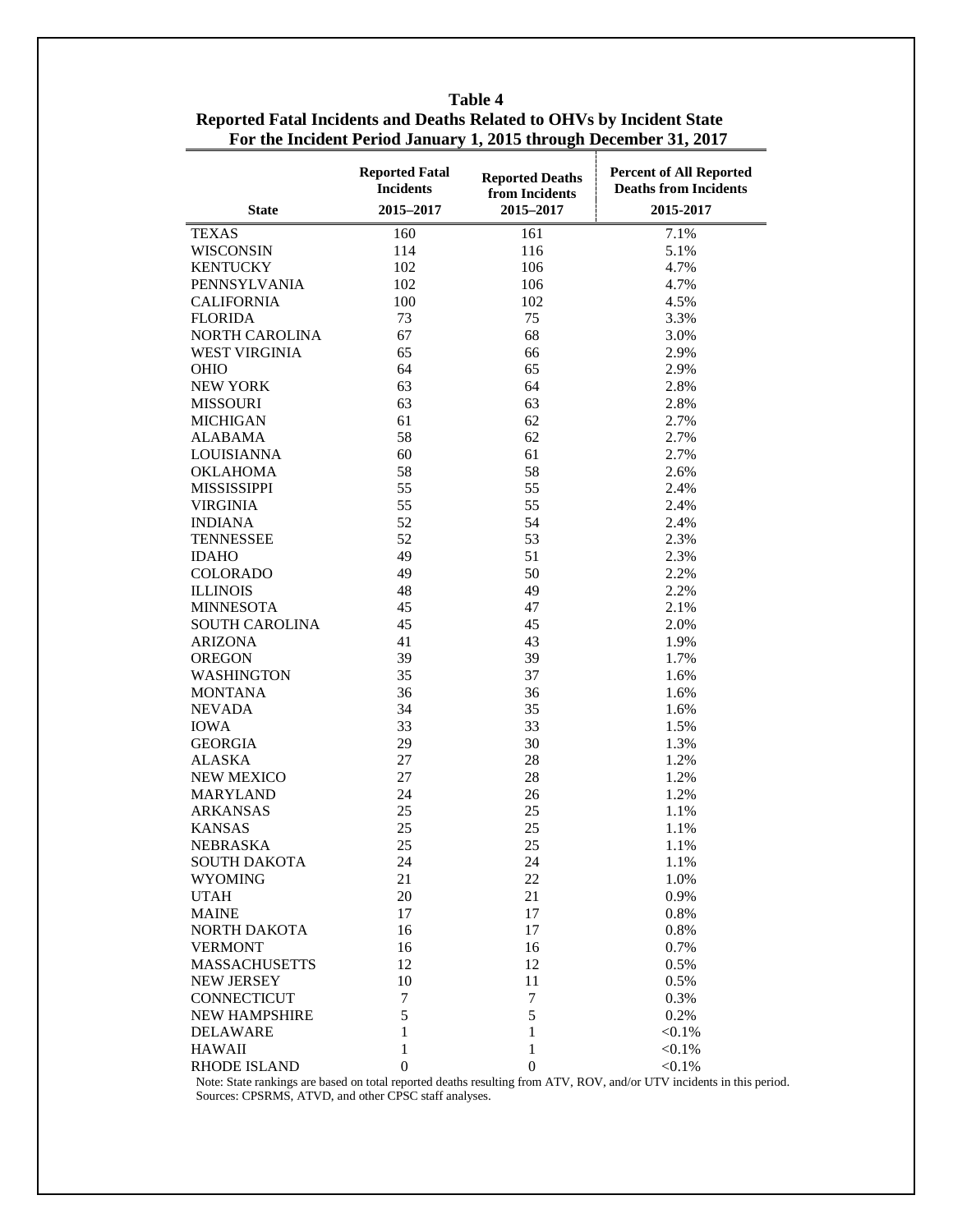#### **Reported Deaths of Children Compared with All Ages**

A review of the reported OHV-related fatalities indicates that 353 decedents in the timeframe (16% of the 2,258 total), were younger than 16 years of age, and 171 (8%) were younger than 12 years of age. Forty-eight percent of the *child* fatalities (*i.e*., children under 16 years of age) were children younger than 12 years of age. Table 5 shows the total number of reported fatalities, by year, among children younger than 16 years; the corresponding percentage of the total number of reported fatalities for the year; the total numbers of fatalities by year for children younger than 12 years of age; and the corresponding percentage for all ATV-related fatalities of children younger than 16 years of age.

| Table 5                                                                                   |
|-------------------------------------------------------------------------------------------|
| Reported OHV-Related Fatalities and Percentages for Children Under 16 and 12 Years of Age |
| For the Incident Period from January 1, 2015 through December 31, 2017                    |

|              | <b>All Ages</b> |               | <b>Under 16 Years of Age</b>  |               | <b>Under 12 Years of Age</b>  |                                                         |
|--------------|-----------------|---------------|-------------------------------|---------------|-------------------------------|---------------------------------------------------------|
| Year         | <b>Deaths</b>   | <b>Deaths</b> | Percent of<br><b>All Ages</b> | <b>Deaths</b> | Percent of<br><b>All Ages</b> | <b>Percent of</b><br><b>Children</b><br><b>Under 16</b> |
| 2015         | 746             | 128           | 17%                           | 69            | 9%                            | 54%                                                     |
| 2016         | 763             | 110           | 14%                           | 51            | 7%                            | 46%                                                     |
| 2017         | 749             | 115           | 15%                           | 51            | 7%                            | 44%                                                     |
| <b>Total</b> | 2,258           | <b>353</b>    | 16%                           | 171           | 8%                            | 48%                                                     |

Sources: CPSRMS, ATVD, and other CPSC staff analyses.

Figure 3 shows the corresponding total number of reported fatalities, by year, split into mutually exclusive age groups of children younger than 12 years, children 12-15 years, persons age 16 and over, and decedents of unknown age.

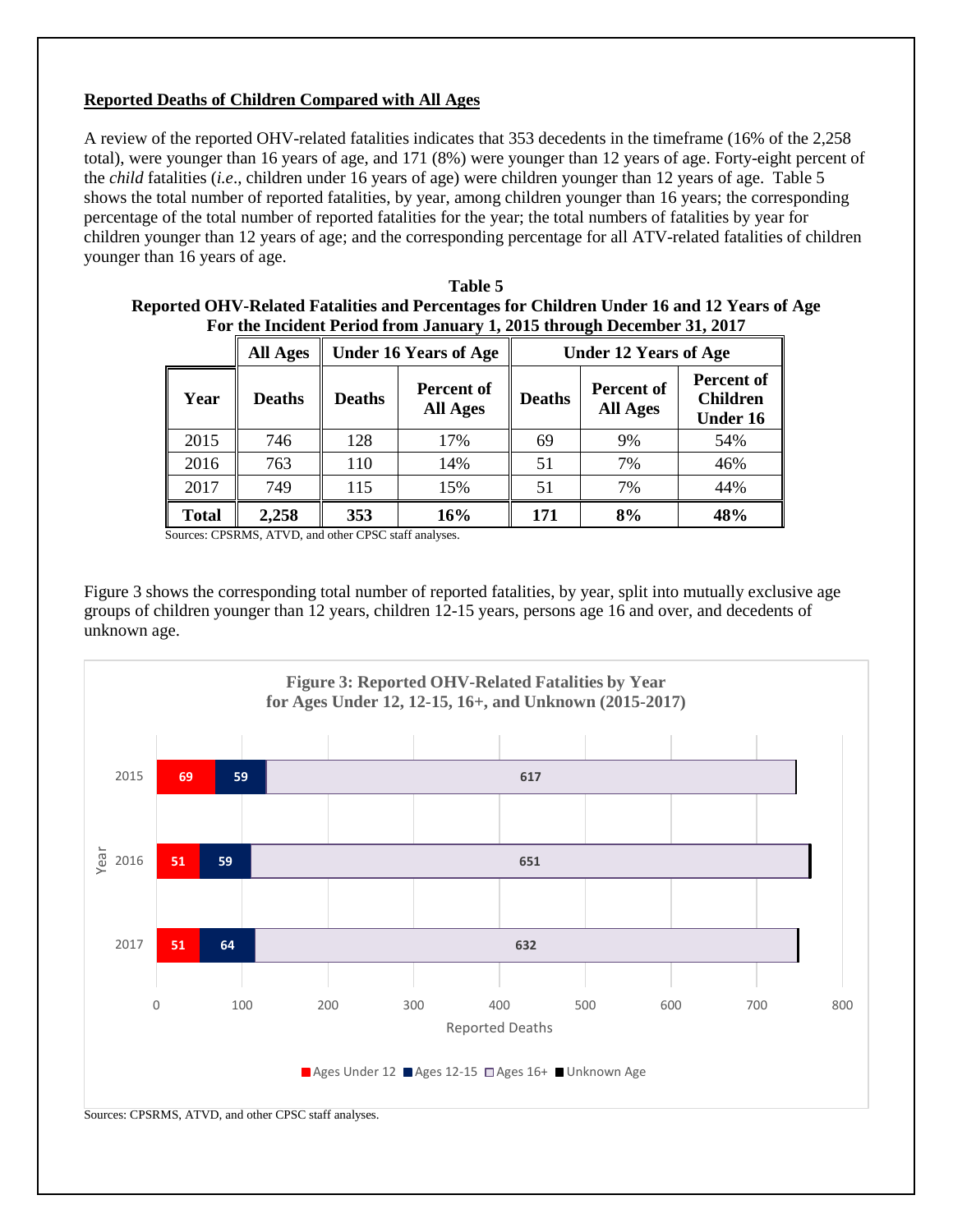#### **Reported Deaths of Various Age Groups**

Table 6 presents the distribution of fatalities by year, and by various age groups over the period. Figure 4 presents the percent distributions of age groups during the 3-year period among both the resident U.S. population and reported OHV fatalities.

|              | All   |          | Age Group (in years of age) |           |           |           |           |       |         |
|--------------|-------|----------|-----------------------------|-----------|-----------|-----------|-----------|-------|---------|
| Year         | Ages  | Under 12 | 12-15                       | $16 - 24$ | $25 - 34$ | $35 - 44$ | $45 - 54$ | $55+$ | Unknown |
| 2015         | 746   | 69       | 59                          | 112       | 105       | 83        | 133       | 184   |         |
| 2016         | 763   | 51       | 59                          | 107       | 118       | 89        | 124       | 213   |         |
| 2017         | 749   | 51       | 64                          | 123       | 107       | 85        | 100       | 217   |         |
| <b>Total</b> | 2,258 | 171      | 182                         | 342       | 330       | 257       | 357       | 614   |         |

| Table 2                                                                |
|------------------------------------------------------------------------|
| <b>Reported OHV-Related Fatalities by Age Groups</b>                   |
| For the Incident Period from January 1, 2015 through December 31, 2017 |

Sources: CPSRMS, ATVD, and other CPSC staff analyses.



Sources: U.S. Census Bureau, CPSRMS, ATVD, and CPSC staff analyses

Comparing age group distributions for reported OHV fatalities against population, the largest imbalances are observed among child age groups. Within this period, disproportionately fewer fatalities are reported among children in the younger age group (ages under 12) when compared to their population representation. In contrast, disproportionately higher fatalities are reported in the older child age group (ages 12 to 15) when compared to their population representation. The 16-24 and 45-54 age groups are also observed to be reported in a greater proportion of OHV fatalities than their representation among the population. Staff does not know whether this merely corresponds to differences in OHV usage or other factors for the various age groups.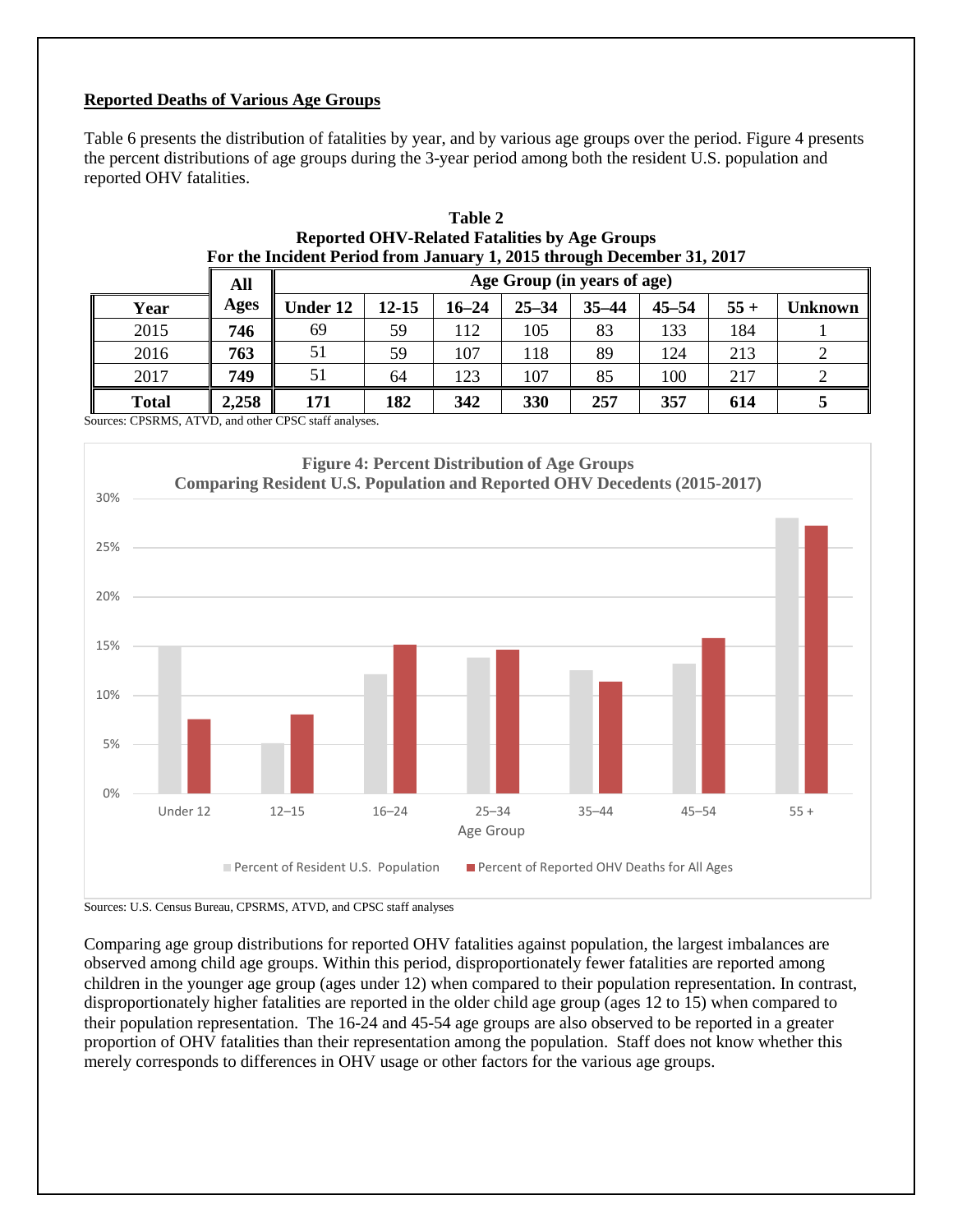#### <span id="page-12-1"></span>**Observed OHV Hazard Patterns from These Data and Other Studies**

*Overturning* is a common hazard for all types of OHVs. An overturning vehicle report may indicate the vehicle overturning forward, backward, sideways (rollover), or in an unknown direction. Forward and backward overturns often occur while descending or ascending steep terrain. On flat terrain, when an OHV operator attempts to make a sharp turn, the OHV may roll over due to factors such as high rate of speed, change in the terrain surface type (*e.g*., from gravel to sand), and/or improper loading. Rollovers may also occur due to slanted or uneven terrain. Rollovers are especially consequential with regard to ROVs. Based on 801 investigations of ROV fatal incidents,<sup>[5](#page-12-0)</sup> staff determined more than two-thirds involved rollover of the ROV. About one-fifth of ROV fatalities in the same investigated sample involved an attempt on *level* terrain to make a turn prior to rollover. Staff's review of historical ATV data<sup>[6](#page-12-1)</sup> found the involved ATV overturns in at least 65 percent of fatal incidents, but this includes incidents with other events (such as collisions) that may have preceded the overturning of the ATV. Staff's review finds overturn as the *primary* hazard in about 38 percent of ATV fatalities.

*Collisions* (with other vehicles, stationary objects, such as trees, people, or animals) are also a frequent hazard among all OHV fatalities. Collisions are particularly common among ATV fatalities. Staff's review of ATV data finds collisions to be the *primary* hazard in about 37 percent of fatalities before including collision that may result as a consequence of other hazards. A majority of these ATV collisions (at least 61%) are with a stationary object, such as trees, guard rails, and mailboxes. Staff found that many collisions (over 30%) occur with other vehicles. Less frequently collisions involve the ATV striking animals (4%) or pedestrian bystanders (less than 1%). Collisions similarly contribute to UTV fatalities. For ROVs, staff noted collisions (of any type) in about 16 percent of the sample of 801 investigated fatalities.

Staff notes that hazards are not mutually exclusive; OHV fatality reports describe scenarios of overturning and collision, or other combinations of hazards in the same report. Staff *less* frequently observes fatality hazards, such as: *drowning* from falling into a body of water, *fire* (typically an ROV), or falling or *being ejected without substantial* preceding events (*e.g*., collision or overturn).

OHV occupant ejection ultimately occurs in the majority of fatalities. For ROVs, staff assessment of the 801 IDIs found that more than 80 percent decedents were ultimately ejected (whether fully or partially) from the ROV. For ATVs that have no seat belts or other restraints, fatally injured persons do not commonly remain seated on the ATV after the injury incident.

 $\ddot{\phantom{a}}$ 

<span id="page-12-0"></span><sup>5</sup> CPSC staff analyses conducted in support of ROV Termination Package and Congressional Report, June, 2020.

<sup>&</sup>lt;sup>6</sup> Based on analysis of All-Terrain Vehicle Death database deaths for the years 2010 through 2013, because every death in these years has a primary hazard code.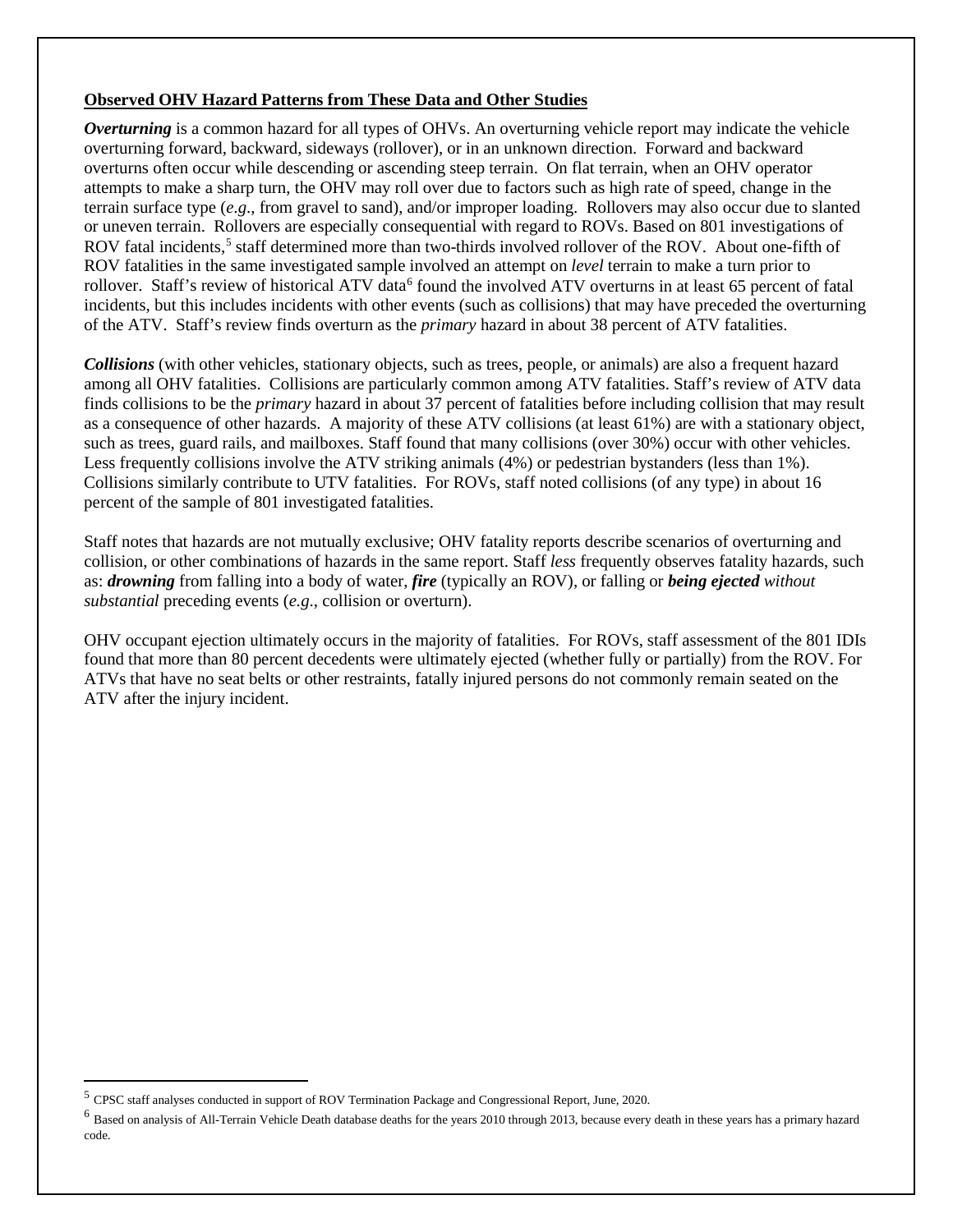# **Off-Highway Vehicle-Related Emergency Department-Treated Injuries[7](#page-13-0)**

Based on CPSC's NEISS data involving five product codes applicable to off-high vehicles within the scope of this report, staff estimates 524,600 emergency department-treated injuries from 2015 through 2019 (an annual average of 104,900 injuries). These product codes cover ATVs, ROVs, and UTVs, and perhaps some other unspecified off-highway vehicles. CPSC staff is confident in using *totals* from these codes to characterize OHV injuries, so long as the vehicle types are combined. However, estimates corresponding to individual product codes only indicate the proportion staff was able to classify under that particular code and should not be presumed to be a complete representation of all injuries corresponding to the specified vehicle type. For example, only about 3 percent of the OHV injury cases were classified based on available information under the 5044 product code for UTVs and ROVs. Given prior studies and other sources suggesting such vehicles may commonly be reported as "ATVs," staff expects the distributions of injuries specific to ROVs and/or UTVs may be considerably greater, and thus, the percentage actually involving such vehicles is unknown. Without the benefit of a full-scale followup study, at present staff is limited to presenting the injury estimates in terms of the product codes only, either individually or combined. Table 7 presents the 2015 through 2019 injury estimates and sample sizes by product codes.

| <b>Product</b><br>Code | <b>Description of Product Code</b>                                                                        | <b>Sample</b><br><b>Size</b> | 5 Year<br><b>Total</b><br>$(2015-2019)$ | Annual<br>Average | Percentage |
|------------------------|-----------------------------------------------------------------------------------------------------------|------------------------------|-----------------------------------------|-------------------|------------|
| 5044                   | Utility vehicles<br>[and Recreational Off-Highway Vehicles<br>$(ROVs)$ ]                                  | 261                          | 15,700                                  | 3,100             | 3%         |
| 3285                   | All-terrain vehicles (three wheels only;<br>exclusively off-road)                                         | 120                          | 6,700                                   | 1,300             | 1%         |
| 3286                   | All-terrain vehicles (four wheels, excluding<br>dune buggies; exclusively off-road)                       | 7,070                        | 361,000                                 | 72,200            | 69%        |
| 3287                   | All-terrain vehicles (number of wheels not<br>specified; excluding dune buggies;<br>exclusively off-road) | 3,527                        | 139,200                                 | 27,800            | 27%        |
| 3296                   | All-terrain vehicles (more than four wheels;<br>exclusively off-road)                                     | 34                           | $**$                                    | $**$              | **         |
| <b>Combined</b>        | <b>Total</b><br>All of the above)                                                                         | 11,012                       | 524,600                                 | 104,900           | 100%       |

**Table 7 Estimates[8](#page-13-1) of OHV-Related Emergency Department-Treated Injuries by Product Codes January 1, 2015, through December 31, 2019**

Source: U.S. CPSC's NEISS

\*\* These estimates are not reported due to a coefficient of variation in excess of 33 percent. The estimates reported for the other four individual product codes in this table have coefficients of variation (CVs) ranging from 9 percent to 26 percent.

Table 8 shows estimates of OHV-related injuries treated in hospital emergency departments nationwide between January 1, 2015 and December 31, 2019, with a focus on children's injuries. In this analysis, staff compared the latest (201[9](#page-13-2)) injury estimates to a middle year (2017), as well as a base year (2015).<sup>9</sup>

<span id="page-13-0"></span> $\overline{a}$ <sup>7</sup> Based on analysis of data from the U.S. CPSC's NEISS.

<span id="page-13-2"></span><span id="page-13-1"></span><sup>9</sup> See the methodology section in Appendix A for a discussion of the rationale for choosing 2015 as the base year.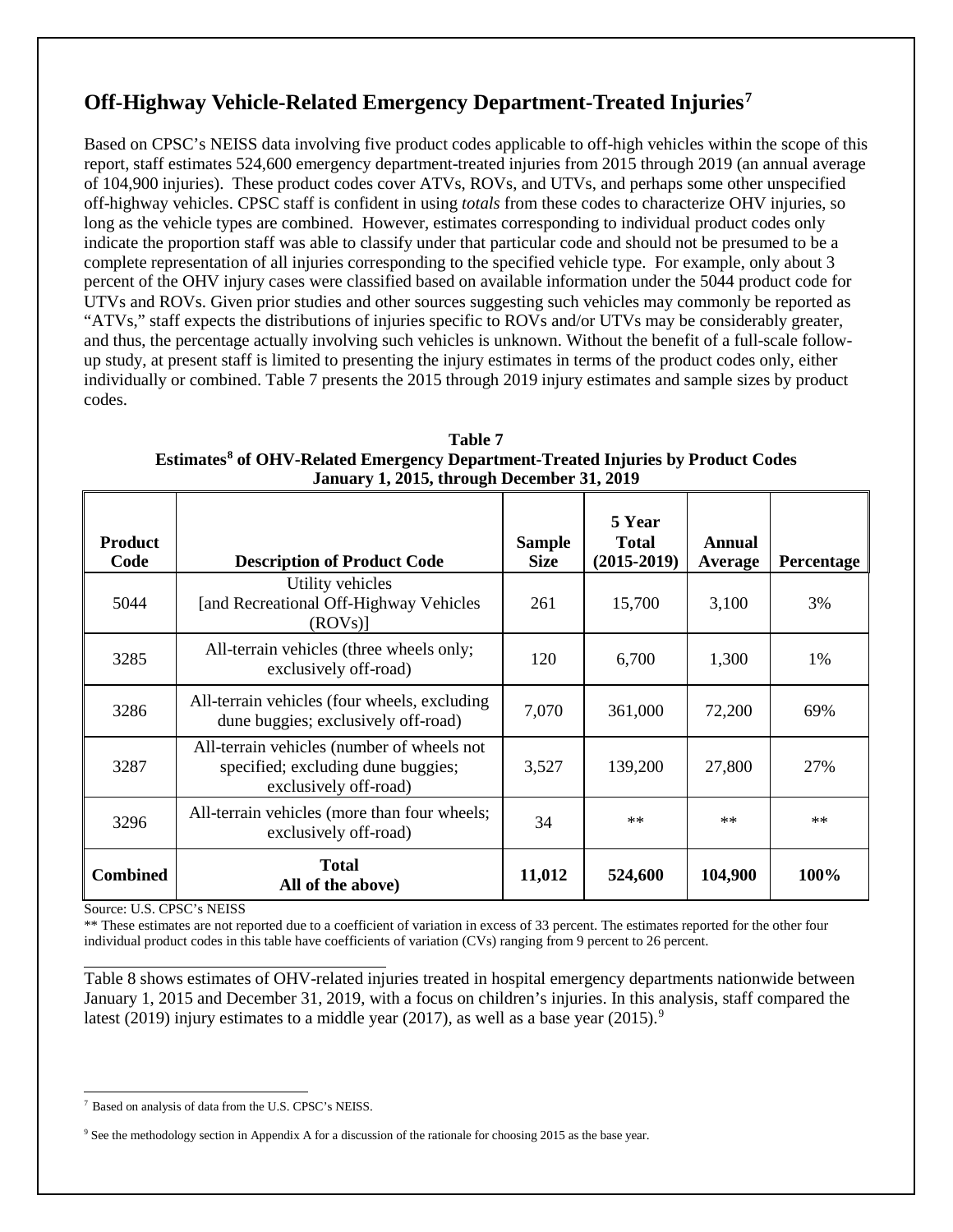| For All Ages, Children under 16 and Under 12 Years of Age<br>January 1, 2015, through December 31, 2019 |                                                  |                                                  |                        |                                                  |                                  |                                                  |  |  |  |  |  |  |
|---------------------------------------------------------------------------------------------------------|--------------------------------------------------|--------------------------------------------------|------------------------|--------------------------------------------------|----------------------------------|--------------------------------------------------|--|--|--|--|--|--|
|                                                                                                         | <b>All Ages</b>                                  | <b>Under 16 Years of Age</b>                     |                        | <b>Under 12 Years of Age</b>                     |                                  |                                                  |  |  |  |  |  |  |
| Year                                                                                                    | <b>Estimated</b><br>Number of<br><b>Injuries</b> | <b>Estimated</b><br>Number of<br><b>Injuries</b> | Percent of<br>All Ages | <b>Estimated</b><br>Number of<br><b>Injuries</b> | <b>Percent</b><br>of All<br>Ages | Percent of<br><b>Children</b><br><b>Under 16</b> |  |  |  |  |  |  |
| 2015                                                                                                    | 110,000                                          | 30,400                                           | 28%                    | 15,400                                           | 14%                              | 51%                                              |  |  |  |  |  |  |
| 2016                                                                                                    | 115,500                                          | 30,700                                           | 27%                    | 15,800                                           | 14%                              | 52%                                              |  |  |  |  |  |  |
| 2017                                                                                                    | 108,100                                          | 28,300                                           | 26%                    | 13,300                                           | 12%                              | 47%                                              |  |  |  |  |  |  |
| 2018                                                                                                    | 95,000                                           | 24,800                                           | 26%                    | 12,900                                           | 14%                              | 52%                                              |  |  |  |  |  |  |
| 2019                                                                                                    | 96,000                                           | 25,800                                           | 27%                    | 12,900                                           | 13%                              | 50%                                              |  |  |  |  |  |  |
| <b>Total</b>                                                                                            | 524,600                                          | 140,000                                          | 27%                    | 70,300                                           | 13%                              | 50%                                              |  |  |  |  |  |  |

## **Table 8 Annual Estimates[10](#page-14-0) of OHV-Related Emergency Department-Treated Injuries For All Ages, Children under 16 and Under 12 Years of Age**

Source: U.S. CPSC's NEISS

Note: The coefficients of variation (CVs) for the injury estimates in this table range from 10 percent to 16 percent. See Appendix A for an explanation of the use and calculation of CVs.

For the "All Ages" age group, none of the year-over-year changes are statistically significant, except for the decrease from 2017 to 2018 (108,100 to 95,000; p-value=0.0321).

For the "Under 16 Years of Age" and the "Under 12 Years of Age" groups, staff observed decreases of 15 percent and 16 percent, respectively, between 2015 and 2019. These declines were not statistically significant.

On average, over the period 2015 through 2019, children "Under 12 Years of Age" represent an estimated 13 percent of emergency department-treated injuries for all ages, or 50 percent of injuries to children under 16.

Males were injured more frequently than females, regardless of age. For all ages, the estimated distribution of injuries based on available sex classifications is 69 percent male and 31 percent female. Among children under the ages of 12 and 16, about 64 percent and 65 percent, respectively, were identified as male.

Table 9 breaks down the estimated numbers of OHV-related, emergency department-treated injuries by age groups, from 2015 through 2019, while **Figure 5** gives the corresponding graph of Table 9.

**Table 9 Annual Estimates of OHV-Related Emergency Department-Treated Injuries by Age Group January 1, 2015, through December 31, 2019**

|              | Age Group (in years of age) |           |           |           |           |           |        |              |  |  |
|--------------|-----------------------------|-----------|-----------|-----------|-----------|-----------|--------|--------------|--|--|
| Year         | <b>Under 12</b>             | $12 - 15$ | $16 - 24$ | $25 - 34$ | $35 - 44$ | $45 - 54$ | $55+$  | <b>Total</b> |  |  |
| 2015         | 15,400                      | 15,000    | 27,400    | 22,100    | 13,100    | 8,800     | 8,100  | 110,000      |  |  |
| 2016         | 15,800                      | 14,900    | 26,400    | 24,900    | 15,400    | 9,200     | 8,900  | 115,500      |  |  |
| 2017         | 13,300                      | 15,000    | 24,800    | 21,800    | 13,000    | 10,000    | 10,200 | 108,100      |  |  |
| 2018         | 12,900                      | 11,900    | 21,500    | 18,600    | 12,700    | 8,600     | 8,600  | 95,000       |  |  |
| 2019         | 12,900                      | 12,900    | 24,000    | 17,800    | 12,000    | 8,100     | 8,200  | 96,000       |  |  |
| <b>Total</b> | 70,300                      | 69,700    | 124,100   | 105,200   | 66,200    | 44,700    | 44,000 | 524,600      |  |  |

Source: U.S. CPSC's NEISS

<span id="page-14-0"></span>-

 Note: Rows may not sum to the annual totals due to rounding and the exclusion of cases with unknown victim age. The coefficients of variation (CVs) for the injury estimates in this table range from 11 percent to 18 percent.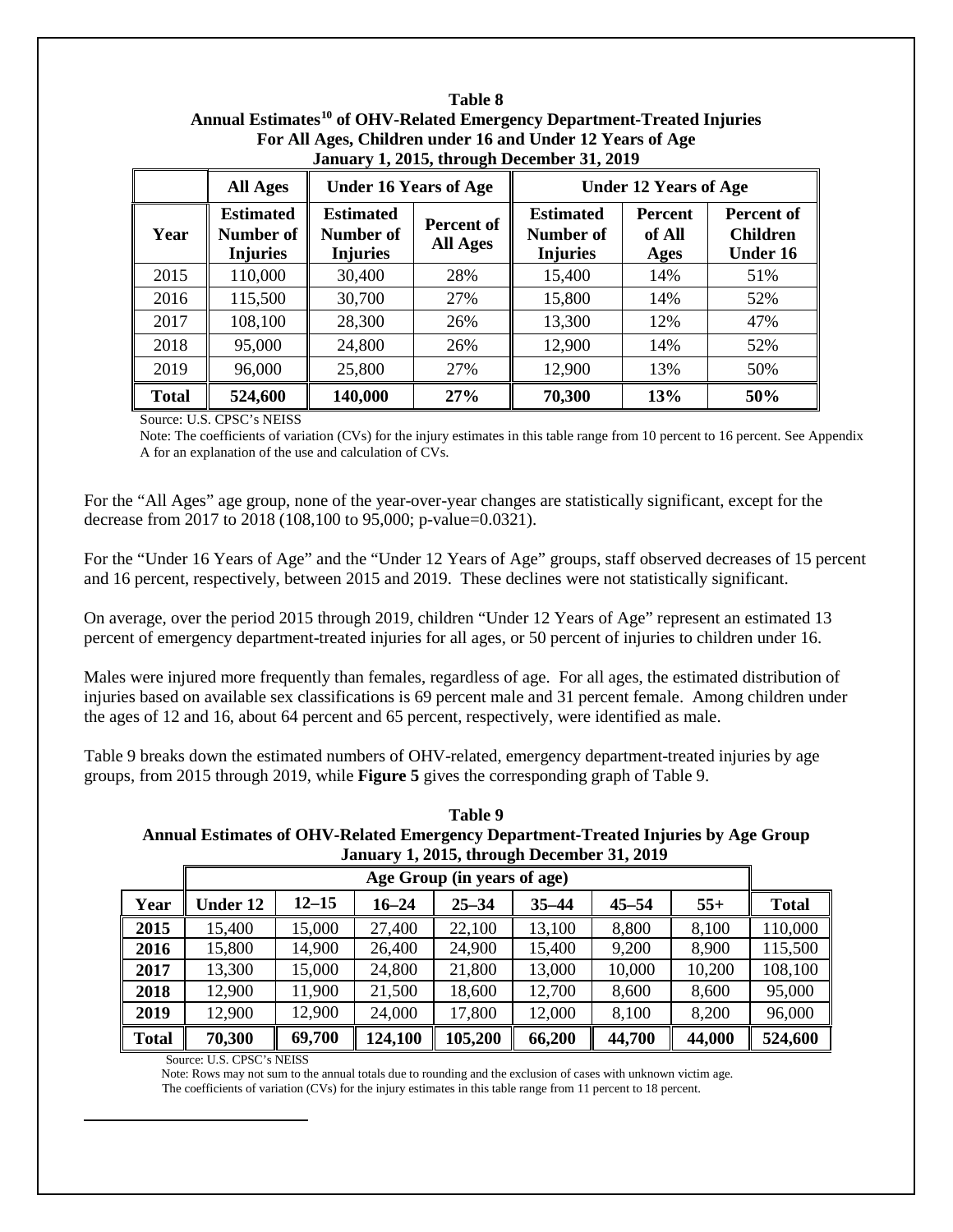Staff's analysis of information in Table 6 (above) supports the following:

- Between 2018 and 2019, *none* of the age groups exhibit a statistically significant difference in injuries.
- Between 2017 and 2018, there's a statistically significant 20 percent decrease in estimates for the 12-15 age group (from 15,000 in 2017 to 11,900 in 2018). Although the estimates are also reduced for all remaining age groups, none of remaining age groups show a significant decrease between 2017 and 2018.
- The 25 to 34 age group is the only age group for which staff found a statistically significant difference when comparing midyear (2017) against the latest year (2019). The 18 percent decrease between the 2017 and 2019 estimates for this 25 to 34 age group is statistically significant (p-value=0.0393).
- Although staff estimates for most age groups, other than the eldest (55+), decreased between 2015 and 2019, staff found no additional statistical significance in these apparent differences when comparing yearover-year, or when comparing the base year (2015) against any other year in the period.

Differences in population sizes among age groups and across time likely influence the number of injuries for each age group. According to data from the U.S. Census Bureau<sup>[11](#page-15-0)</sup>, the number of persons age 55 years or older increased from an estimated 88 million to 97 million during this 5-year period. Child age group populations held steady throughout the period, with about 16.5 million 12-15 year old teens, in addition to about 48 million children under 12 years of age. The remaining age groups were comparable, somewhere between about 39 and 46 million, depending on the year and age group. To facilitate comparisons normalized by population size, Figure 5 (below) presents annual estimated injury rates per 100,000 persons within each age group. With the exception of children under 12 years of age, younger age groups throughout the period have injury rates estimated to be greater than that of their elders.



Sources: U.S. Census Bureau and U.S. CPSC's NEISS

 $\overline{a}$ 

<span id="page-15-0"></span><sup>11</sup> U.S. Census Bureau. https://www.census.gov/.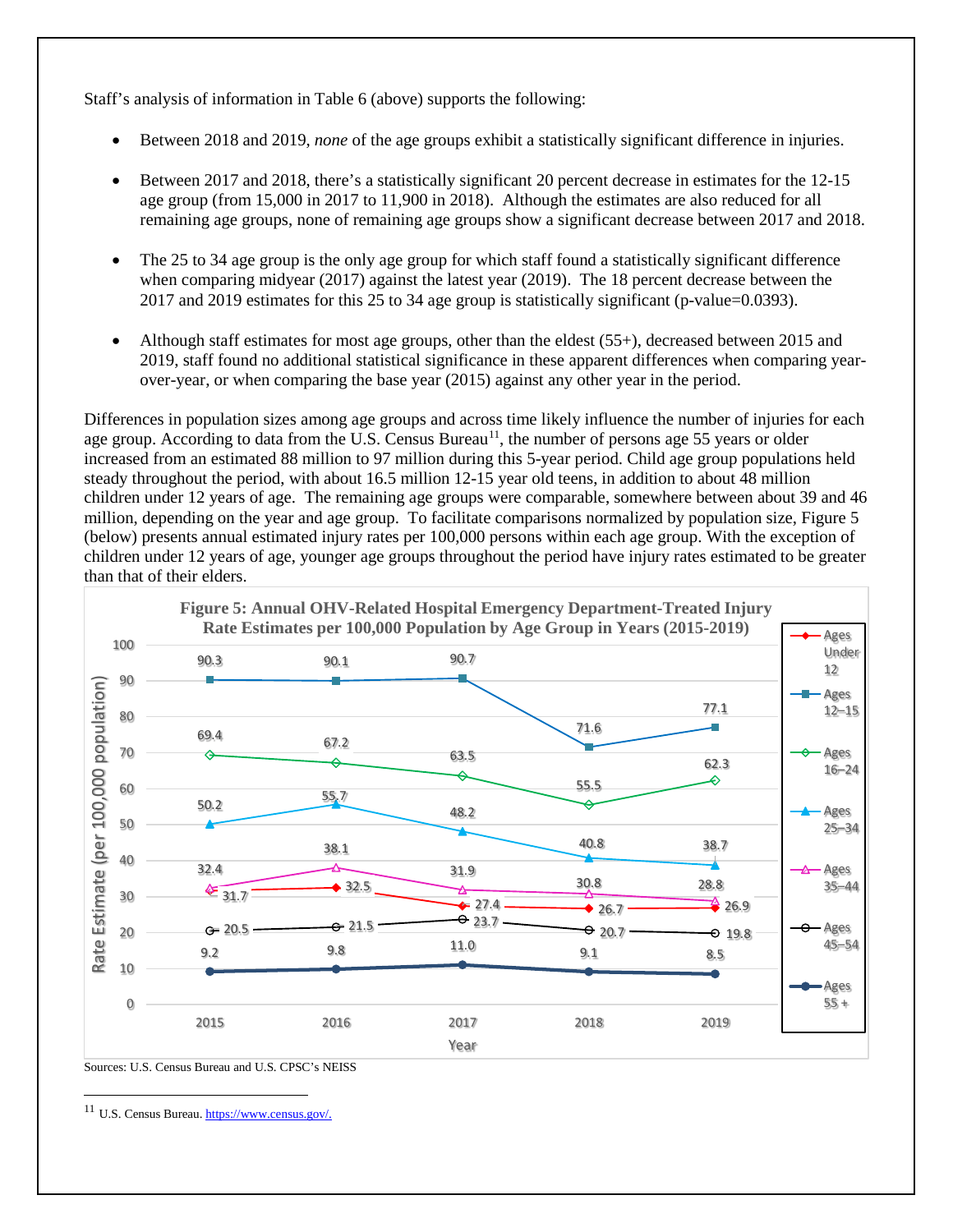**Figure 6** provides the estimated number of relevant OHV-related, emergency department-treated injuries for *all ages from 2015-2019,* broken down, respectively, by disposition, diagnosis, and body part.[12](#page-16-0) Any fatal injury reports in NEISS are also included in the earlier fatality section of this report. Of the five year total 524,600 estimated emergency department-treated injuries, staff categorized a majority as "treated and released" (84 percent). Staff categorized fifteen percent of the estimated emergency department-treated injuries as "treated and admitted" or "treated and transferred." The remaining treatment disposition percentages are spread across several categories, such as "left without being seen," "held for observation," "fatality," and "unknown." Among all 524,600 estimated injuries the most common diagnoses were fractures (28 percent) and contusions/abrasions (21 percent). Staff categorized the remaining diagnoses into several categories, such as: lacerations, sprains/strains, internal organ injuries, and other (which includes concussions). The majority of all injuries were located on the arm (the shoulder down, 29 percent) or the head or neck (also 29 percent).

#### **Figure 6: OHV-related Emergency Department-Treated Injury Estimates for All Ages, 2015-2019 By Disposition, Diagnosis, and Body Part**



<span id="page-16-0"></span><sup>12</sup> Beginning 2018, NEISS allowed the coding of up to two diagnoses and body part codes per injury. For this analysis, the first diagnosis and body part codes were considered "primary." A small proportion of cases are associated with more than one diagnoses and body part categorization.

 $\overline{a}$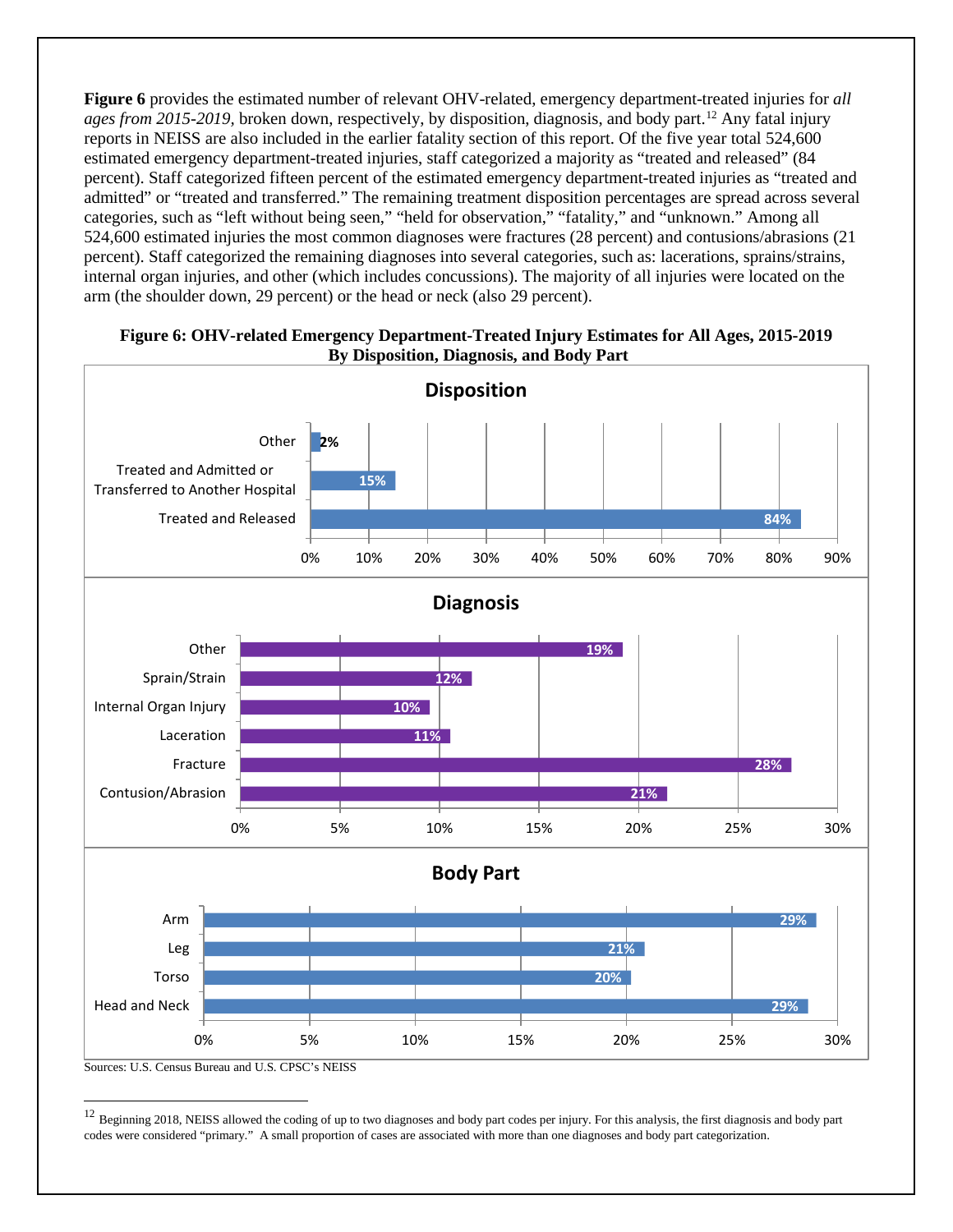### **Discussion**

Significant uncertainties exist regarding the classification of OHV injury data into ATVs versus UTVs and ROVs. Although staff could determine that about 25 percent of fatal OHV incidents were not ATVs, all but 3 percent of the OHV injury data was classified as an "ATV," and thus, coded under an ATV product code. Investigations are attempted for fatal incidents, but not the injury cases that may very plausibly have contributed to a lesser rate of UTV/ROV vehicle identification among injuries. Thus, the rate of UTV and ROV injuries, in actuality, may be greater than 3 percent. However, it is also plausible that ATVs that expose riders to their surroundings, in actuality, may have a greater proportion of involvement among nonfatal injuries. It is not clear whether differences in exposure (as a function of riders and miles and time) account for the difference. After reaching a high of 812K in 2004, ATV sales declined steadily to 203K in 2018, the last year for which we have data. Except for the financial crisis years 2009 and 2010, combined ROV and UTV sales increased steadily from 164K in 2004, to 492K in 2018. Combined ROV and UTV sales first exceeded ATV sales in 2011, and they have done so every year since. However, product life for these products is uncertain, and utilization of these products is even more unclear. Accordingly, in the end, the effect of exposure is unclear.

Due to the relatively modest influence (*i.e*., small sample size) of the UTV/ROV product code on the overall OHV injury estimates, staff's injury analysis, limited to the combination of these five product codes, is overwhelmingly dominated by the ATV product code-related injury characteristics. For example, the disposition, diagnosis, and body part distributions for 2015 through 2019, presented earlier in **Figure 6,** represent almost the same percentages as if staff omitted entirely the UTV/ROV product code cases.

Conversely, this may *not* represent the distribution for UTVs and ROVs as suggested by an analysis restricted to cases specifically classified using the UTV/ROV product code (5044) with regard to some body parts and diagnoses. More notably, analysis constrained to the UTV/ROV product code suggests statistically significant *increases* in injuries contrary to what is observed for OHVs overall when ATVs are included.

The product code 3287 for ATVs with an *unknown* number of wheels accounts for 27 percent of the total OHV injury estimates from 2015 through 2019. Based on the current distributions of other product codes specifying the numbers of wheels as 3, 4, or more, staff estimates that 2 percent of the vehicles may be imputed as vehicles having 3, 5, or 6 wheels, while the remaining 98 percent of vehicles may be imputed as 4-wheeled vehicles. Based on historical knowledge, we expect that some minority proportion of these cases (especially those imputed to 4-wheeled vehicles) correspond to misclassified ROVs and UTVs. We similarly expect some misclassifications among a minority proportion of cases coded as 4-wheeled ATVs (product code 3286). Although we can reliably impute vehicles for the number of wheels from current available data, staff can only compute adjustments for misclassification errors between ATV and ROVs/UTVs, based upon survey data. The reallocation of sample cases into the small UTV/ROV product category could substantially increase the UTV/ROV estimates. However, any resulting "corrected" estimates for UTVs/ROVs would be especially sensitive to variations in the rate of reallocation computed from that survey data.

Staff is aware that the more an estimate relies upon correction/adjustment, the more the estimate can be influenced by any imperfections with the method used for that correction/adjustment. Prior annual reports, which were primarily concerned only with estimates for ATVs, were less sensitive to any subtle inaccuracies in adjustment factors. However, the 2010 special study results are not applicable for the ROV/UTV data because:

- 1. substantial changes have occurred in the marketplace and market share for the various vehicle types since the time of prior surveys;
- 2. staff observed error frequency in vehicle classification from *fatality* incident data (*e.g*., among investigated fatalities involving an ROV about 75 percent are described in their death certificates as an "ATV");
- 3. relative magnitude of the uncorrected estimates for ROVs/UTVs have small sample sizes and can be more sensitive to any imperfections with those corrections.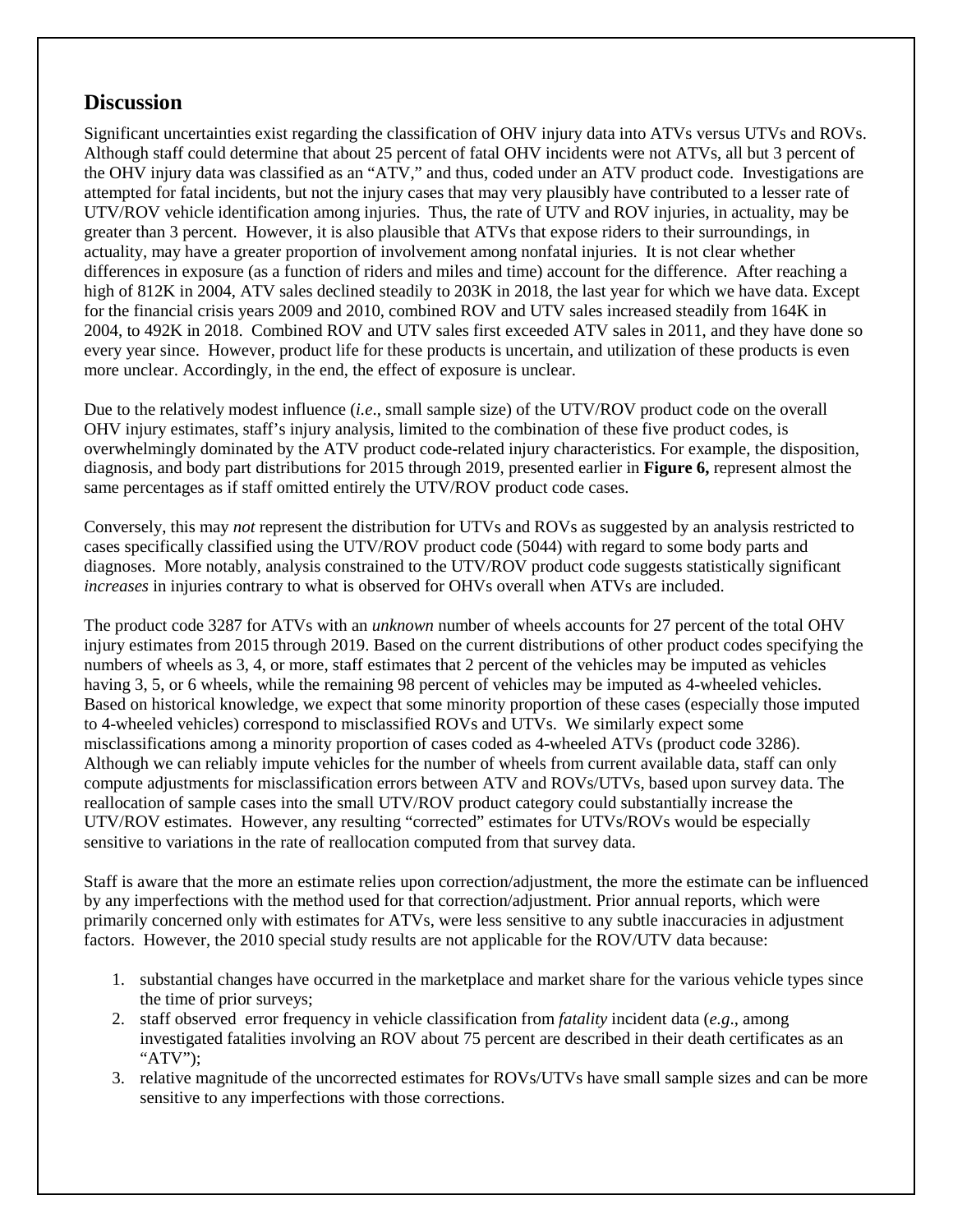Without the benefit of a more recent follow-up special study, staff cannot reliably produce an adjusted and corrected injury estimate specific to UTVs and/or ROVs. Until such a study is completed and results are available, this annual report will continue to present these injury estimates as combined OHV estimates.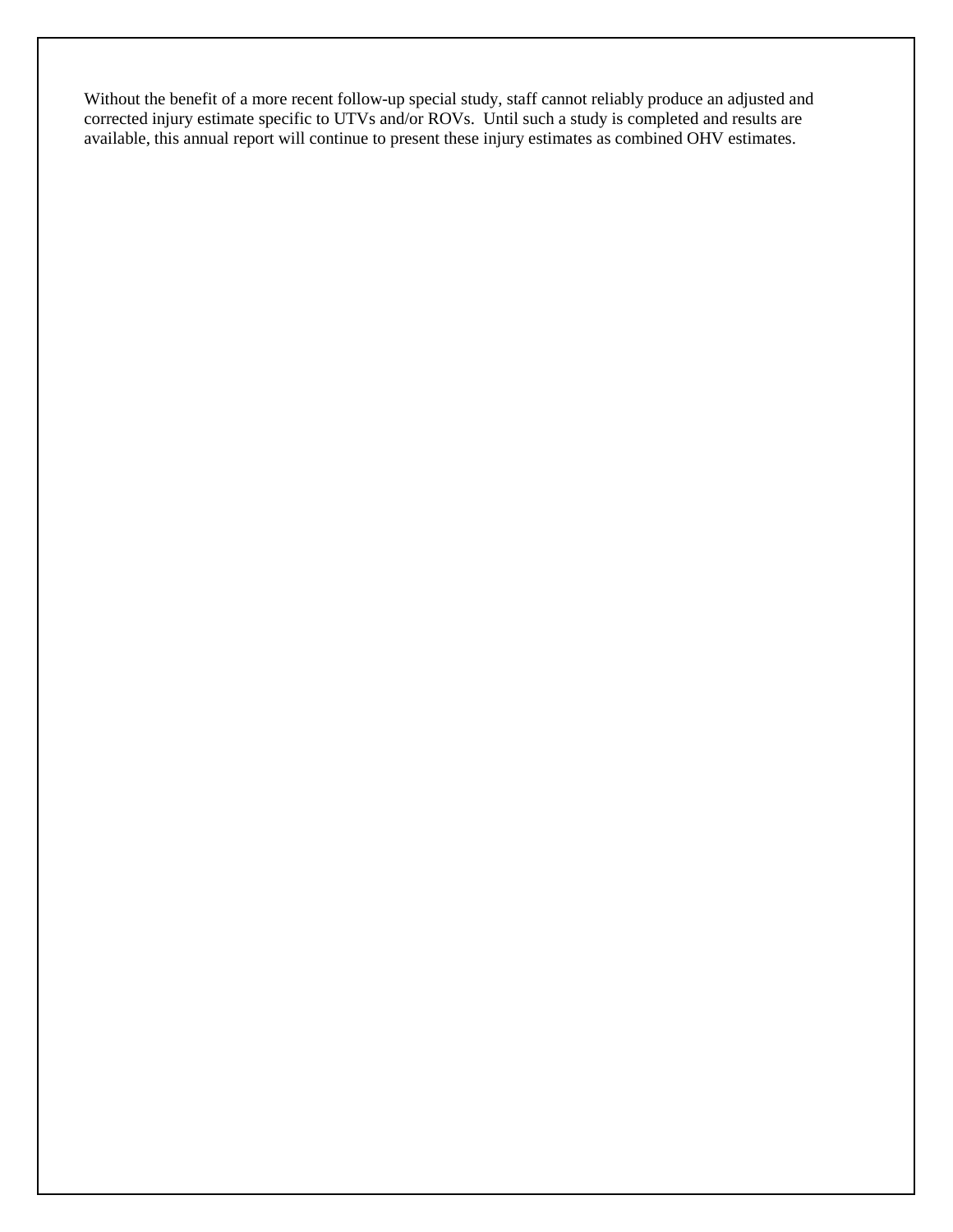### **Appendix A: Estimation Methodologies**

This appendix describes the methodologies used to count OHV-related deaths and estimate injuries and other information to develop the report analyses.

#### OHV-Related Deaths

#### *In-Scope OHV-Related Fatalities*

All fatality data are based on reports received through the Consumer Product Safety Risk Management System (CPSRMS). OHV-related fatalities that staff considered to be in-scope in this report include any unintentional incident involving OHVs (ATVs, ROVs, and UTVs), whether or not the OHV was in operation at the time of the incident. Because of the difficulties inherent in distinguishing between occupational and non-occupational use, staff included occupational fatalities in both the death counts and the injury estimates. For example, staff may find it difficult to classify a fatality that occurs as a victim is riding next to a fence on a ranch, while examining the fence, and subsequently, becomes involved in an OHV-related fatality incident while taking a break from work to go on a recreational ride up a nearby hill.

ICD-10 codes (V86.X) characterizing the external cause of death as "ATV-related," include fatalities resulting from all specialty motor vehicles intended primarily for off-road use (World Health Organization, 2007). Thus, this set of ICD-10 codes captures other types of off-highway vehicles, such as dune buggies, ROVs, UTVs, and dirt bikes. By conducting in-depth investigations (IDIs), CPSC staff attempts to verify that the vehicles involved in these incidents were "ATVs," as defined by CPSC staff (*i.e*., an ATV is a motorized vehicle intended for offroad use and having three, four, or more low pressure tires, a straddle seat for the operator, and handlebars for steering control). In cases where staff cannot ascertain the specific type of off-highway vehicle, CPSC staff counts the death report as an ATV-related fatality. Staff's assumptions may result in an overestimation of ATVrelated deaths.

In many cases, CPSC staff receives fatality reports for the same incident from multiple sources. The reports are about deaths counted in a previous annual report, or deaths reported for the first time in this annual report. For example, CPSC staff may receive a MECAP report of a fatality that CPSC staff previously received via a news clip. Staff compares reports from all sources to identify and consolidate duplicate incidents reported in multiple sources so that incidents are counted only once in Table 1.

### OHV-Related Injuries

### *Estimation of Emergency Department-Treated Injuries Associated with OHVs*

Staff derived all injury estimates in this report from data collected through CPSC's NEISS, a probability sample of U.S. hospitals with 24-hour emergency departments with more than six beds (Schroeder and Ault, 2001a and 2001b). Thus, OHV-related injury estimates in this report represent hospital emergency department-treated injuries only. OHV-related injuries that were not treated in hospital emergency departments are not included in these estimates.

Staff defined an "in-scope injury case" to be any non-occupational, unintentional case involving an OHV, whether or not the victim was operating the OHV at the time of the incident, *i.e.*, the victim could have been a passenger or a bystander. Note that NEISS does not collect occupational injuries; thus, the definition of "in-scope, OHVrelated injuries," differs slightly from the definition of "in-scope, OHV-related fatalities."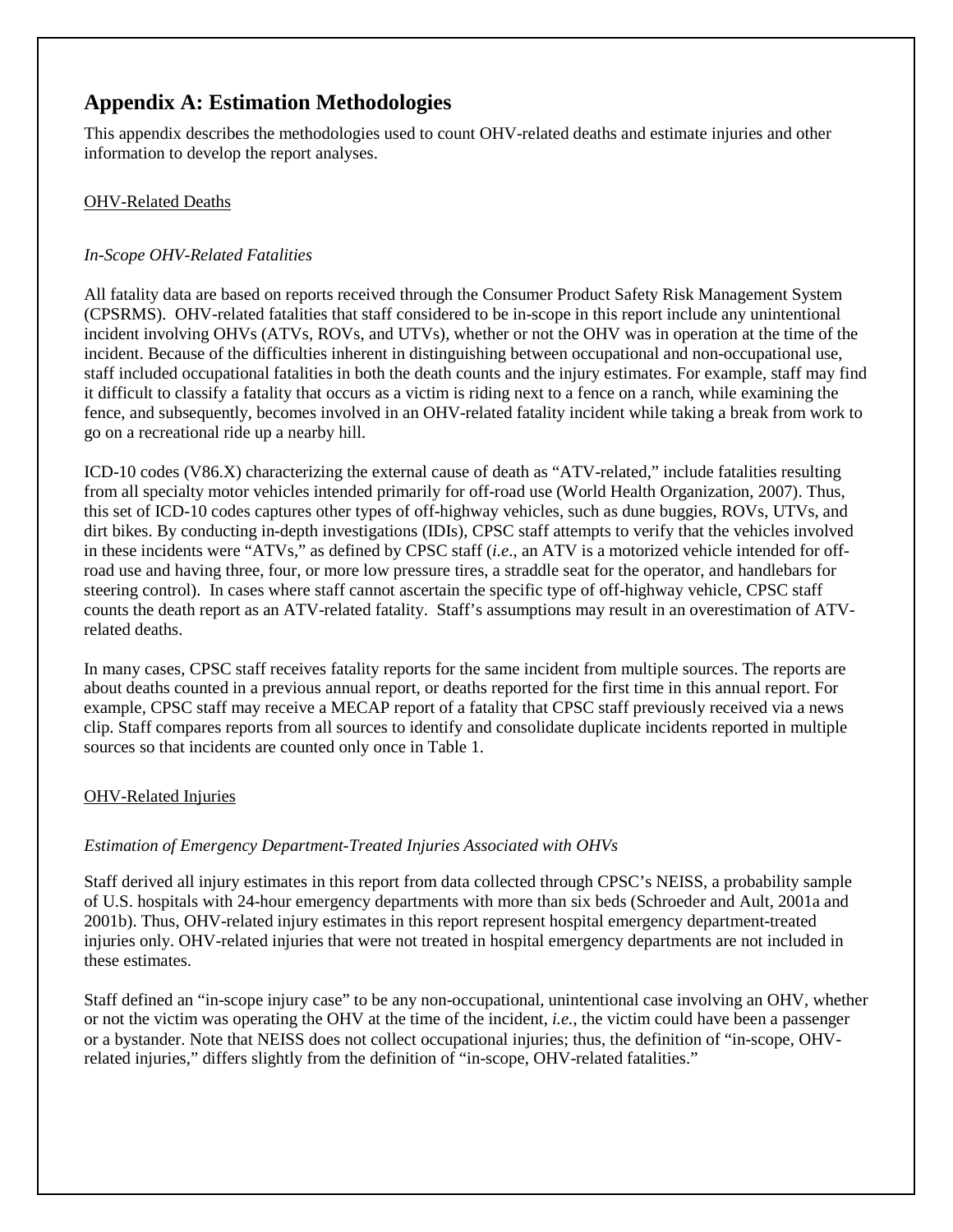Staff did not use the adjustment factors from prior annual reports regarding ATVs, because those adjustment factors sought to exclude other types of off-highway vehicles misclassified as ATVs. Staff concluded that continued use of such adjustment factors would likely exclude cases that were really ROVs or UTVs.

#### *Coefficients of Variation*

A coefficient of variation (CV) is an expression of the standard deviation relative to the estimate itself. In this report, CVs for injury estimates are given as percentages. Schroeder and Ault (2001a) and Schroeder and Ault (2001b) discuss calculation of NEISS estimates and their variances. Levenson (2003b, 2005) and Garland (2011) discuss in greater detail adjustment factors and other concepts specific to variability associated with ATV estimates.